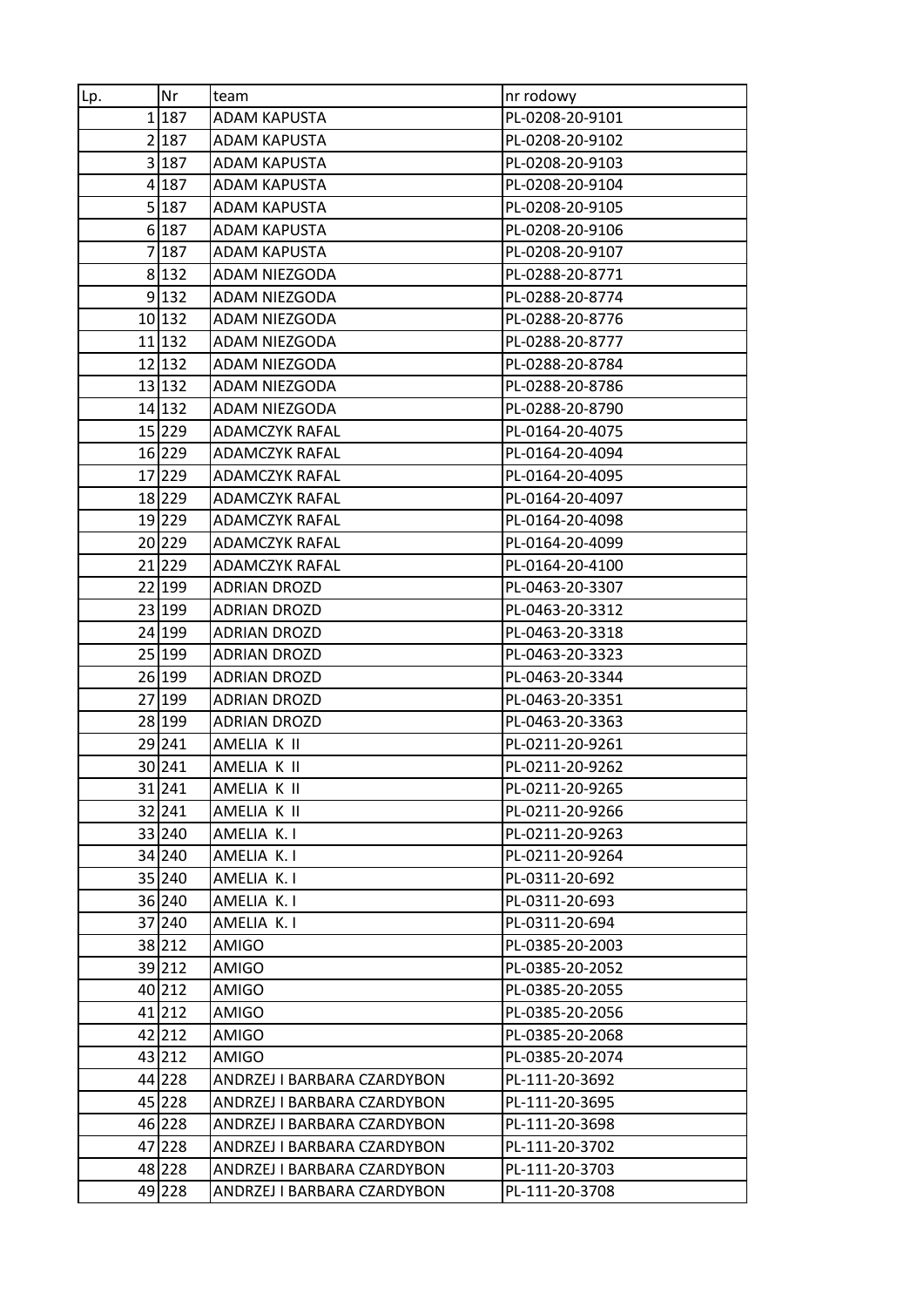| 50 228 | ANDRZEJ I BARBARA CZARDYBON | PL-111-20-4080   |
|--------|-----------------------------|------------------|
| 51 019 | ANNA I KAZIMIERZ MISIURA    | PL-0411-20-5680  |
| 52 019 | ANNA I KAZIMIERZ MISIURA    | PL-0411-20-5681  |
| 53 019 | ANNA I KAZIMIERZ MISIURA    | PL-0411-20-5683  |
| 54 019 | ANNA I KAZIMIERZ MISIURA    | PL-0411-20-5688  |
| 55 019 | ANNA I KAZIMIERZ MISIURA    | PL-0411-20-5690  |
| 56 019 | ANNA I KAZIMIERZ MISIURA    | PL-0411-20-5696  |
| 57 019 | ANNA I KAZIMIERZ MISIURA    | PL-0411-20-5699  |
| 58 127 | AR SI LUK                   | PL-0179-20-5910  |
| 59 127 | AR SI LUK                   | PL-0179-20-5983  |
| 60 020 | <b>ARTUR PAWELEC</b>        | PL-0215-20-10236 |
| 61 020 | <b>ARTUR PAWELEC</b>        | PL-0215-20-10241 |
| 62 020 | <b>ARTUR PAWELEC</b>        | PL-0215-20-7669  |
| 63 175 | <b>ARTUR ZOLKIEWSKI</b>     | PL-0210-20-11354 |
| 64 175 | <b>ARTUR ZOLKIEWSKI</b>     | PL-0210-20-11358 |
| 65 175 | ARTUR ZOLKIEWSKI            | PL-0210-20-11361 |
| 66 175 | <b>ARTUR ZOLKIEWSKI</b>     | PL-0210-20-11367 |
| 67 175 | <b>ARTUR ZOLKIEWSKI</b>     | PL-0210-20-11369 |
| 68 175 | <b>ARTUR ZOLKIEWSKI</b>     | PL-0210-20-11373 |
| 69 175 | <b>ARTUR ZOLKIEWSKI</b>     | PL-0210-20-11379 |
| 70 227 | <b>BARAN ANDRZEJ</b>        | PL-0230-20-5679  |
| 71 227 | <b>BARAN ANDRZEJ</b>        | PL-0230-20-5680  |
| 72 227 | <b>BARAN ANDRZEJ</b>        | PL-0230-20-5681  |
| 73 227 | <b>BARAN ANDRZEJ</b>        | PL-0230-20-5686  |
| 74 227 | <b>BARAN ANDRZEJ</b>        | PL-0230-20-5687  |
| 75 227 | BARAN ANDRZEJ               | PL-0230-20-6675  |
| 76 227 | <b>BARAN ANDRZEJ</b>        | PL-0230-20-6680  |
| 77 189 | <b>BARTLOMIEJ LOEWE</b>     | PL-0152-20-61    |
| 78 189 | <b>BARTLOMIEJ LOEWE</b>     | PL-0152-20-62    |
| 79 189 | <b>BARTLOMIEJ LOEWE</b>     | PL-0152-20-64    |
| 80 189 | <b>BARTLOMIEJ LOEWE</b>     | PL-0152-20-67    |
| 81 189 | <b>BARTLOMIEJ LOEWE</b>     | PL-0152-20-68    |
| 82 189 | <b>BARTLOMIEJ LOEWE</b>     | PL-0152-20-70    |
| 83 189 | <b>BARTLOMIEJ LOEWE</b>     | PL-0152-20-73    |
| 84 086 | <b>BARTLOMIEJ WZIATEK</b>   | PL-0180-20-5609  |
| 85 086 | <b>BARTLOMIEJ WZIATEK</b>   | PL-0180-20-5611  |
| 86 086 | <b>BARTLOMIEJ WZIATEK</b>   | PL-0180-20-5614  |
| 87 086 | <b>BARTLOMIEJ WZIATEK</b>   | PL-0180-20-5615  |
| 88 086 | <b>BARTLOMIEJ WZIATEK</b>   | PL-0180-20-5635  |
| 89 086 | <b>BARTLOMIEJ WZIATEK</b>   | PL-0180-20-5642  |
| 90 086 | <b>BARTLOMIEJ WZIATEK</b>   | PL-0180-20-5646  |
| 91 206 | BIERNAT-KUSCH               | DV-2522-20-384   |
| 92 206 | BIERNAT-KUSCH               | DV-2522-20-400   |
| 93 206 | BIERNAT-KUSCH               | DV-2522-20-412   |
| 94 206 | BIERNAT-KUSCH               | DV-2522-20-415   |
| 95 206 | BIERNAT-KUSCH               | DV-2522-20-417   |
| 96 206 | BIERNAT-KUSCH               | DV-2522-20-419   |
| 97 030 | <b>BLASZCZYK LEON</b>       | PL-087-20-5801   |
| 98 030 | <b>BLASZCZYK LEON</b>       | PL-087-20-5803   |
| 99 146 | <b>BOLD LINE</b>            | PL-0193-20-1177  |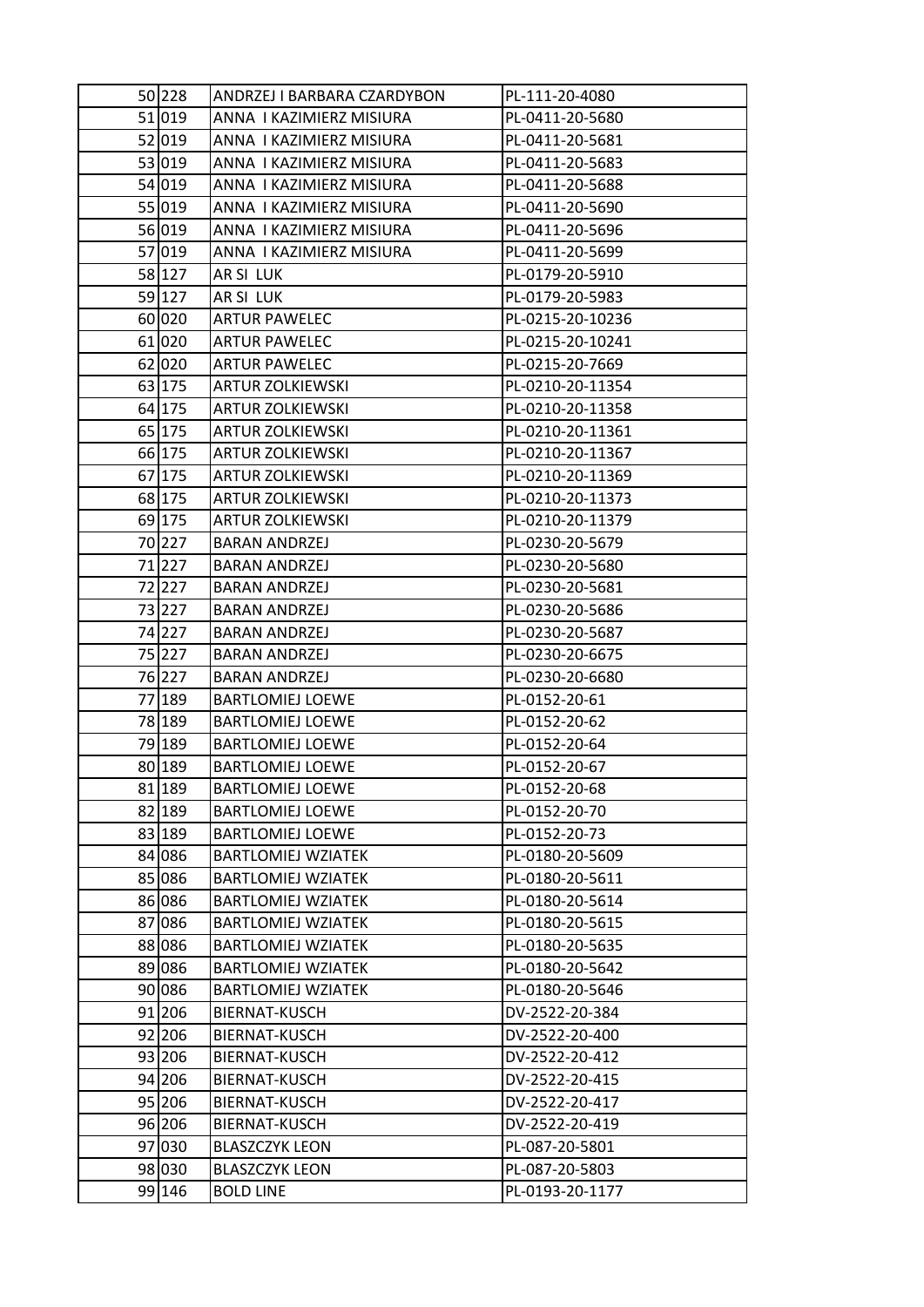| 100 146            | <b>BOLD LINE</b>                                             | PL-0193-20-1180                    |
|--------------------|--------------------------------------------------------------|------------------------------------|
| 101 146            | <b>BOLD LINE</b>                                             | PL-0193-20-1181                    |
| 102 146            | <b>BOLD LINE</b>                                             | PL-0193-20-1182                    |
| 103 146            | <b>BOLD LINE</b>                                             | PL-0193-20-1183                    |
| 104 146            | <b>BOLD LINE</b>                                             | PL-0193-20-1184                    |
| 105 146            | <b>BOLD LINE</b>                                             | PL-0193-20-1190                    |
| 106 044            | <b>BRACIA GRYGLAS KACZYNSKI</b>                              | PL-010-20-1551                     |
| 107 044            | <b>BRACIA GRYGLAS KACZYNSKI</b>                              | PL-010-20-1554                     |
| 108 044            | <b>BRACIA GRYGLAS KACZYNSKI</b>                              | PL-010-20-4333                     |
| 109 044            | <b>BRACIA GRYGLAS KACZYNSKI</b>                              | PL-010-20-4358                     |
| 110 044            | <b>BRACIA GRYGLAS KACZYNSKI</b>                              | PL-010-20-4364                     |
| 111 044            | <b>BRACIA GRYGLAS KACZYNSKI</b>                              | PL-010-20-4477                     |
| 112 044            | <b>BRACIA GRYGLAS KACZYNSKI</b>                              | PL-010-20-4479                     |
| 113 169            | <b>BRACIA KORALEWICZ</b>                                     | PL-0289-20-3754                    |
| 114 169            | <b>BRACIA KORALEWICZ</b>                                     | PL-0289-20-3755                    |
| 115 169            | <b>BRACIA KORALEWICZ</b>                                     | PL-0289-20-3761                    |
| 116 169            | <b>BRACIA KORALEWICZ</b>                                     | PL-0289-20-3764                    |
| 117 169            | <b>BRACIA KORALEWICZ</b>                                     | PL-0289-20-3827                    |
| 118 169            | <b>BRACIA KORALEWICZ</b>                                     | PL-0289-20-3836                    |
| 119 169            | <b>BRACIA KORALEWICZ</b>                                     | PL-0289-20-3837                    |
| 120 153            | <b>BRACIA MIKOLAJCZYK</b>                                    | PL-0208-20-503                     |
| 121 153            | <b>BRACIA MIKOLAJCZYK</b>                                    | PL-0208-20-504                     |
| 122 153            | <b>BRACIA MIKOLAJCZYK</b>                                    | PL-0208-20-505                     |
| 123 153            | <b>BRACIA MIKOLAJCZYK</b>                                    | PL-0208-20-506                     |
| 124 153            | <b>BRACIA MIKOLAJCZYK</b>                                    | PL-0208-20-529                     |
| 125 153            | <b>BRACIA MIKOLAJCZYK</b>                                    | PL-0208-20-534                     |
| 126 153            | <b>BRACIA MIKOLAJCZYK</b>                                    | PL-0208-20-535                     |
| 127 018            | <b>BUSZKO JULIA</b>                                          | PL-0324-20-7325                    |
| 128 018            | <b>BUSZKO JULIA</b>                                          | PL-0324-20-7335                    |
| 129 018            | <b>BUSZKO JULIA</b>                                          | PL-0324-20-7338                    |
| 130 018            | <b>BUSZKO JULIA</b>                                          | PL-0324-20-7345                    |
| 131 018            | <b>BUSZKO JULIA</b>                                          | PL-0324-20-7347                    |
| 132 018            | <b>BUSZKO JULIA</b>                                          | PL-0324-20-7356                    |
| 133 018            | <b>BUSZKO JULIA</b>                                          | PL-0324-20-7374                    |
| 134 017            | <b>BUSZKO MICHAL</b>                                         | PL-0324-20-7333                    |
| 135 017            | <b>BUSZKO MICHAL</b>                                         | PL-0324-20-7341                    |
| 136 017            | <b>BUSZKO MICHAL</b>                                         | PL-0324-20-7342                    |
| 137 017            | <b>BUSZKO MICHAL</b>                                         | PL-0324-20-7368                    |
| 138 017            | <b>BUSZKO MICHAL</b>                                         | PL-0324-20-7373                    |
| 139 017            | <b>BUSZKO MICHAL</b>                                         | PL-0324-20-7378                    |
| 140 017<br>141 202 | <b>BUSZKO MICHAL</b><br>CIENKUSZ STANISLAW&KAROL&JAN         | PL-0324-20-7391<br>PL-0468-20-9407 |
| 142 202            |                                                              |                                    |
| 143 202            | CIENKUSZ STANISLAW&KAROL&JAN<br>CIENKUSZ STANISLAW&KAROL&JAN | PL-0468-20-9409                    |
| 144 202            | CIENKUSZ STANISLAW&KAROL&JAN                                 | PL-0468-20-9413<br>PL-0468-20-9417 |
| 145 202            | CIENKUSZ STANISLAW&KAROL&JAN                                 | PL-0468-20-9432                    |
| 146 202            | CIENKUSZ STANISLAW&KAROL&JAN                                 | PL-0468-20-9460                    |
| 147 202            | CIENKUSZ STANISLAW&KAROL&JAN                                 | PL-0468-20-9469                    |
| 148 002            | CYFRA MATEUSZ I TOMEK                                        | PL0411-20-6171                     |
| 149 002            | CYFRA MATEUSZ I TOMEK                                        | PL0411-20-6182                     |
|                    |                                                              |                                    |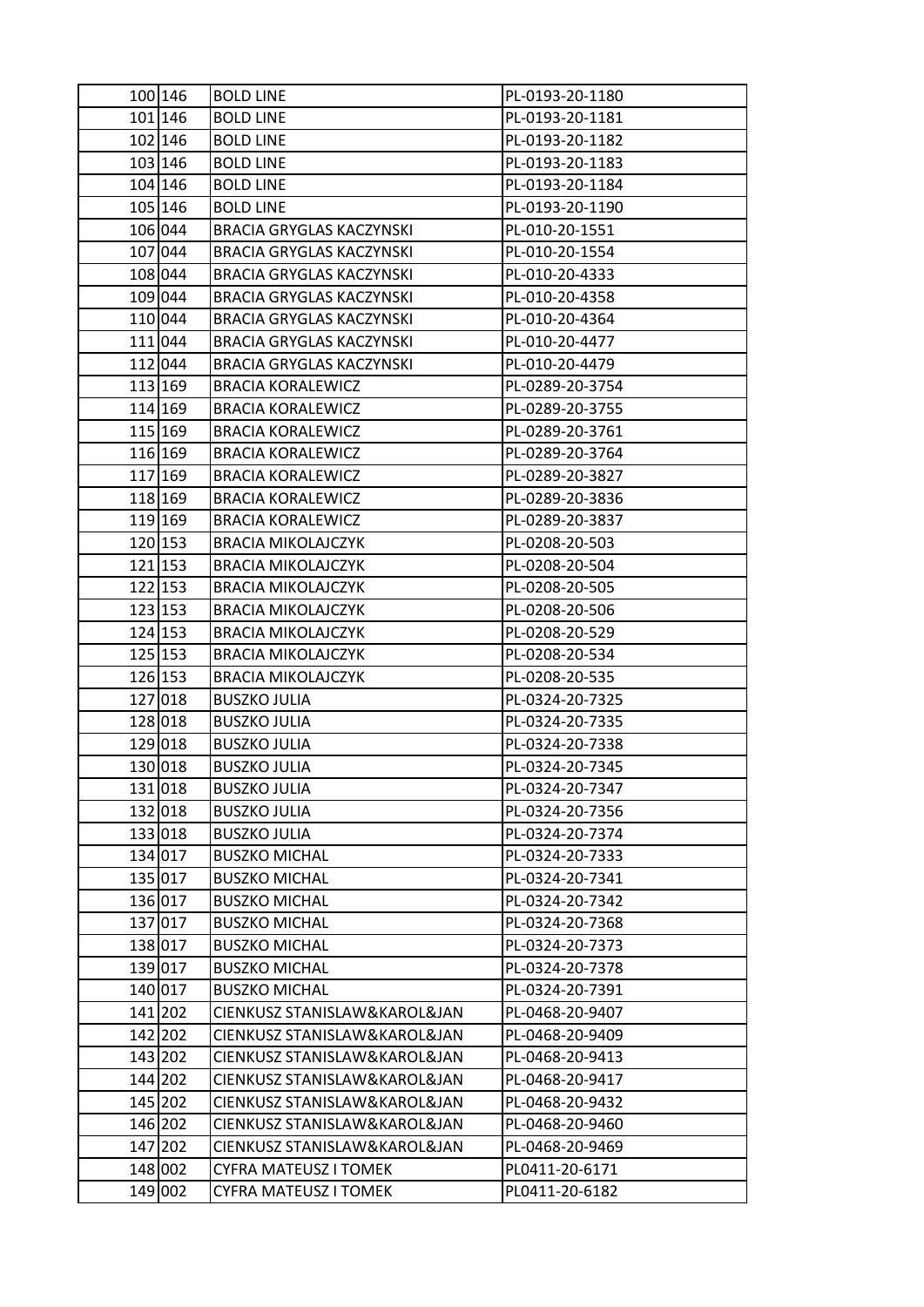| 150 002 | <b>CYFRA MATEUSZ I TOMEK</b> | PL0411-20-6189   |
|---------|------------------------------|------------------|
| 151 002 | CYFRA MATEUSZ I TOMEK        | PL0411-20-6193   |
| 152 002 | CYFRA MATEUSZ I TOMEK        | PL0411-20-6194   |
| 153 002 | CYFRA MATEUSZ I TOMEK        | PL0411-20-6883   |
| 154 002 | <b>CYFRA MATEUSZ I TOMEK</b> | PL0411-20-7714   |
| 155 099 | CZAJKA DUBIEL                | PL-0311-20-8004  |
| 156 099 | <b>CZAJKA DUBIEL</b>         | PL-0311-20-8005  |
| 157 099 | CZAJKA DUBIEL                | PL-0311-20-8006  |
| 158 099 | <b>CZAJKA DUBIEL</b>         | PL-0311-20-8007  |
| 159 099 | CZAJKA DUBIEL                | PL-0311-20-8806  |
| 160 099 | CZAJKA DUBIEL                | PL-0311-20-8845  |
| 161 099 | <b>CZAJKA DUBIEL</b>         | PL-0311-20-8850  |
| 162 116 | DAMIAN RUBINKOWSKI           | PL-0184-20-10983 |
| 163 006 | DANILOWICZ MAREK             | PL-0215-20-10842 |
| 164 006 | DANILOWICZ MAREK             | PL-0215-20-11102 |
| 165 006 | DANILOWICZ MAREK             | PL-0215-20-11125 |
| 166 006 | DANILOWICZ MAREK             | PL-0215-20-11134 |
| 167 006 | DANILOWICZ MAREK             | PL-0215-20-11140 |
| 168 006 | DANILOWICZ MAREK             | PL-0215-20-11143 |
| 169 006 | DANILOWICZ MAREK             | PL-0215-20-11200 |
| 170 133 | DARIUSZ BIENIEK              | S-20-20-961      |
| 171 133 | DARIUSZ BIENIEK              | S-20-20-964      |
| 172 133 | DARIUSZ BIENIEK              | S-20-20-966      |
| 173 133 | DARIUSZ BIENIEK              | S-20-20-980      |
| 174 133 | <b>DARIUSZ BIENIEK</b>       | S-99-20-1653     |
| 175 117 | DARIUSZ ZYBURA               | PL-0211-20-8701  |
| 176 117 | DARIUSZ ZYBURA               | PL-0211-20-8703  |
| 177 117 | DARIUSZ ZYBURA               | PL-0211-20-8704  |
| 178 117 | DARIUSZ ZYBURA               | PL-0211-20-8718  |
| 179 117 | DARIUSZ ZYBURA               | PL-0211-20-8724  |
| 180 117 | DARIUSZ ZYBURA               | PL-0211-20-8735  |
| 181 117 | DARIUSZ ZYBURA               | PL-0211-20-8737  |
| 182 174 | DAWID DUDEK                  | PL-0388-20-2662  |
| 183 174 | <b>DAWID DUDEK</b>           | PL-0388-20-2667  |
| 184 174 | <b>DAWID DUDEK</b>           | PL-0388-20-2669  |
| 185 174 | DAWID DUDEK                  | PL-0388-20-2671  |
| 186 174 | DAWID DUDEK                  | PL-0388-20-2676  |
| 187 174 | DAWID DUDEK                  | PL-0388-20-2679  |
| 188 174 | DAWID DUDEK                  | PL-0388-20-2683  |
| 189 057 | DLA GRAZYNKI I               | PL-0425-20-12066 |
| 190 057 | DLA GRAZYNKI I               | PL-0425-20-12108 |
| 191 057 | DLA GRAZYNKI I               | PL-0425-20-12124 |
| 192 057 | DLA GRAZYNKI I               | PL-0425-20-12138 |
| 193 057 | DLA GRAZYNKI I               | PL-0425-20-12149 |
| 194 057 | DLA GRAZYNKI I               | PL-0425-20-12185 |
| 195 057 | DLA GRAZYNKI I               | PL-0425-20-12187 |
| 196 056 | DLA GRAZYNKI II              | PL-0425-20-12018 |
| 197 056 | DLA GRAZYNKI II              | PL-0425-20-12114 |
| 198 056 | DLA GRAZYNKI II              | PL-0425-20-12118 |
| 199 056 | DLA GRAZYNKI II              | PL-0425-20-12126 |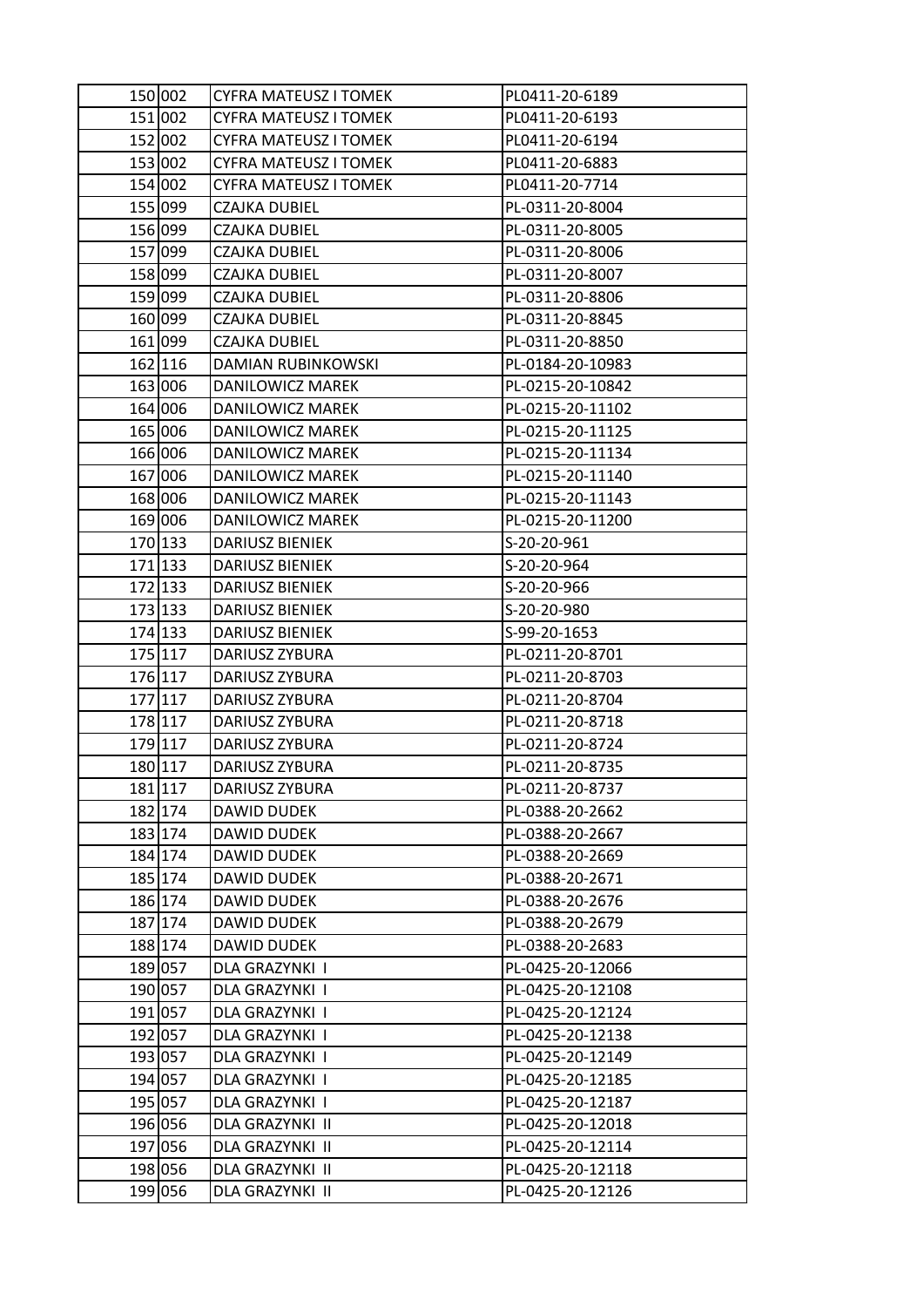| 200 056 | DLA GRAZYNKI II           | PL-0425-20-12158 |
|---------|---------------------------|------------------|
| 201 056 | DLA GRAZYNKI II           | PL-0425-20-12160 |
| 202 056 | DLA GRAZYNKI II           | PL-0425-20-12171 |
| 203 162 | <b>DOMINIK RAFAL</b>      | PL-0215-20-10405 |
| 204 162 | <b>DOMINIK RAFAL</b>      | PL-0215-20-10411 |
| 205 162 | <b>DOMINIK RAFAL</b>      | PL-0215-20-10413 |
| 206 162 | <b>DOMINIK RAFAL</b>      | PL-0215-20-10417 |
| 207 162 | <b>DOMINIK RAFAL</b>      | PL-0215-20-10421 |
| 208 162 | <b>DOMINIK RAFAL</b>      | PL-0215-20-10425 |
| 209 162 | <b>DOMINIK RAFAL</b>      | PL-0215-20-10438 |
| 210 051 | DROMADERY I               | PL-010-20-9225   |
| 211 051 | DROMADERY I               | PL-0385-20-2094  |
| 212 051 | DROMADERY I               | PL-0385-20-2099  |
| 213 051 | <b>DROMADERY I</b>        | PL-0414-20-15698 |
| 214 051 | DROMADERY I               | PL-0414-20-15700 |
| 215 051 | DROMADERY I               | PL-0414-20-15714 |
| 216 051 | <b>DROMADERY I</b>        | PL-0430-20-6435  |
| 217 176 | <b>DROMADERY II</b>       | PL-0430-20-6421  |
| 218 176 | <b>DROMADERY II</b>       | PL-0430-20-6422  |
| 219 176 | <b>DROMADERY II</b>       | PL-0430-20-6423  |
| 220 176 | <b>DROMADERY II</b>       | PL-0430-20-6426  |
| 221 176 | <b>DROMADERY II</b>       | PL-0430-20-6427  |
| 222 176 | <b>DROMADERY II</b>       | PL-0430-20-6432  |
| 223 176 | <b>DROMADERY II</b>       | PL-0430-20-6433  |
| 224 096 | DYJAK ADAM                | PL-0215-20-10601 |
| 225 096 | DYJAK ADAM                | PL-0215-20-10603 |
| 226 096 | DYJAK ADAM                | PL-0215-20-10615 |
| 227 096 | DYJAK ADAM                | PL-0215-20-7667  |
| 228 096 | DYJAK ADAM                | PL-0215-20-7668  |
| 229 034 | DZIERZAK KRZYSZTOF        | PL-0152-20-6115  |
| 230 034 | DZIERZAK KRZYSZTOF        | PL-0152-20-6116  |
| 231 034 | <b>DZIERZAK KRZYSZTOF</b> | PL-0497-20-2220  |
| 232 034 | DZIERZAK KRZYSZTOF        | PL-0497-20-2222  |
| 233 034 | <b>DZIERZAK KRZYSZTOF</b> | PL-0497-20-2242  |
| 234 034 | DZIERZAK KRZYSZTOF        | PL-0497-20-767   |
| 235 034 | DZIERZAK KRZYSZTOF        | PL-0497-20-768   |
| 236 082 | EDWARD DEREWLANY          | PL-0248-20-372   |
| 237 082 | <b>EDWARD DEREWLANY</b>   | PL-0248-20-373   |
| 238 082 | EDWARD DEREWLANY          | PL-0248-20-376   |
| 239 082 | EDWARD DEREWLANY          | PL-0248-20-378   |
| 240 082 | EDWARD DEREWLANY          | PL-0248-20-379   |
| 241 082 | EDWARD DEREWLANY          | PL-0248-20-383   |
| 242 082 | EDWARD DEREWLANY          | PL-0248-20-384   |
| 243 208 | <b>FILIP JARCZOK</b>      | PL-047-20-3301   |
| 244 208 | <b>FILIP JARCZOK</b>      | PL-047-20-3303   |
| 245 208 | <b>FILIP JARCZOK</b>      | PL-047-20-3305   |
| 246 208 | <b>FILIP JARCZOK</b>      | PL-047-20-3309   |
| 247 208 | <b>FILIP JARCZOK</b>      | PL-047-20-3312   |
| 248 208 | <b>FILIP JARCZOK</b>      | PL-047-20-3313   |
| 249 208 | FILIP JARCZOK             | PL-047-20-3322   |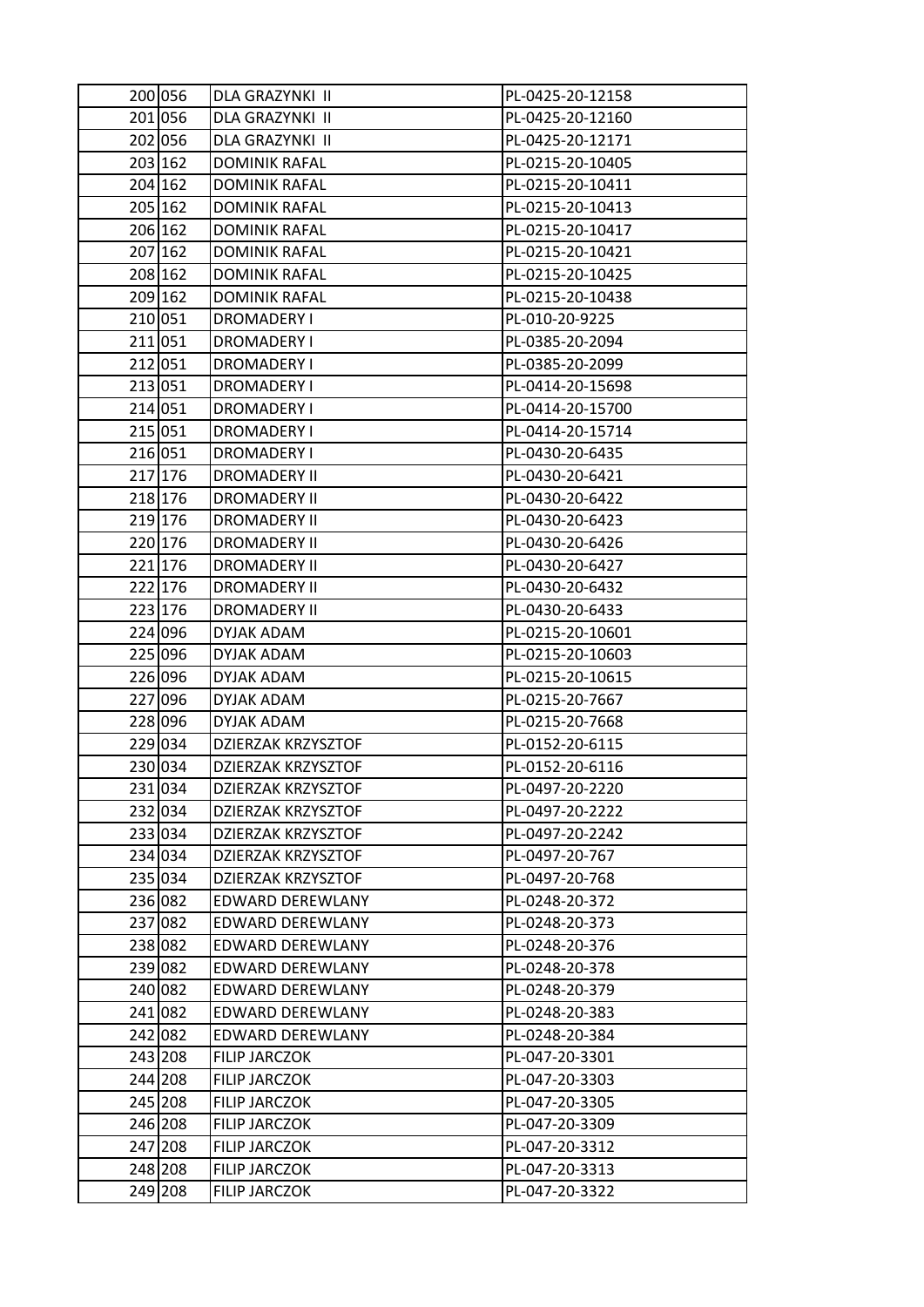| 250 014 | <b>FLOREK RYSZARD</b>       | PL-0411-20-1210 |
|---------|-----------------------------|-----------------|
| 251 014 | <b>FLOREK RYSZARD</b>       | PL-0411-20-1231 |
| 252 014 | <b>FLOREK RYSZARD</b>       | PL-0411-20-1237 |
| 253 014 | <b>FLOREK RYSZARD</b>       | PL-0411-20-1242 |
| 254 014 | <b>FLOREK RYSZARD</b>       | PL-0411-20-1252 |
| 255 014 | <b>FLOREK RYSZARD</b>       | PL-0411-20-1253 |
| 256 014 | <b>FLOREK RYSZARD</b>       | PL-0411-20-1275 |
| 257 009 | <b>GARDYJAS NATALIA</b>     | PL-0143-20-7008 |
| 258 009 | <b>GARDYJAS NATALIA</b>     | PL-0143-20-7015 |
| 259 009 | <b>GARDYJAS NATALIA</b>     | PL-0143-20-7107 |
| 260 009 | GARDYJAS NATALIA            | PL-0143-20-7109 |
| 261 009 | <b>GARDYJAS NATALIA</b>     | PL-0143-20-7112 |
| 262 009 | <b>GARDYJAS NATALIA</b>     | PL-0143-20-7113 |
| 263 009 | <b>GARDYJAS NATALIA</b>     | PL-0143-20-7115 |
| 264 049 | GIBA                        | PL-0243-20-3053 |
| 265 049 | GIBA                        | PL-0243-20-3054 |
| 266 049 | <b>GIBA</b>                 | PL-0243-20-3410 |
| 267 049 | GIBA                        | PL-0243-20-3411 |
| 268 049 | GIBA                        | PL-0243-20-3431 |
| 269 049 | GIBA                        | PL-0243-20-3500 |
| 270 049 | GIBA                        | PL-0277-20-9473 |
| 271 049 | <b>GIBA</b>                 | PL-0277-20-9489 |
| 272 036 | <b>GODLEWSKI GRZEGORZ</b>   | PL-0246-20-1459 |
| 273 025 | <b>GORA MARCIN</b>          | PL-0311-20-4219 |
| 274 025 | <b>GORA MARCIN</b>          | PL-0311-20-4223 |
| 275 025 | GORA MARCIN                 | PL-0311-20-4225 |
| 276 025 | <b>GORA MARCIN</b>          | PL-0311-20-4227 |
| 277 025 | <b>GORA MARCIN</b>          | PL-0311-20-4232 |
| 278 025 | <b>GORA MARCIN</b>          | PL-0311-20-4245 |
| 279 025 | <b>GORA MARCIN</b>          | PL-0311-20-4276 |
| 280 121 | GRZEGORZ KRAJEWSKI          | PL-0210-20-3788 |
| 281 121 | <b>GRZEGORZ KRAJEWSKI</b>   | PL-0210-20-3790 |
| 282 121 | GRZEGORZ KRAJEWSKI          | PL-0210-20-3791 |
| 283 121 | <b>GRZEGORZ KRAJEWSKI</b>   | PL-0210-20-3792 |
| 284 121 | <b>GRZEGORZ KRAJEWSKI</b>   | PL-0210-20-3793 |
| 285 121 | GRZEGORZ KRAJEWSKI          | PL-0210-20-3794 |
| 286 121 | <b>GRZEGORZ KRAJEWSKI</b>   | PL-0210-20-3796 |
| 287 071 | GRZEGORZ KUSAJ              | PL-0211-20-8951 |
| 288 071 | <b>GRZEGORZ KUSAJ</b>       | PL-0211-20-8953 |
| 289 071 | <b>GRZEGORZ KUSAJ</b>       | PL-0211-20-8958 |
| 290 071 | GRZEGORZ KUSAJ              | PL-0211-20-8960 |
| 291 071 | <b>GRZEGORZ KUSAJ</b>       | PL-0211-20-8961 |
| 292 071 | GRZEGORZ KUSAJ              | PL-0211-20-8973 |
| 293 071 | <b>GRZEGORZ KUSAJ</b>       | PL-0211-20-8994 |
| 294 091 | <b>GUINNES OLYMPIC TEAM</b> | PL-0129-20-2874 |
| 295 091 | <b>GUINNES OLYMPIC TEAM</b> | PL-0129-20-2890 |
| 296 091 | <b>GUINNES OLYMPIC TEAM</b> | PL-0139-20-1807 |
| 297 091 | <b>GUINNES OLYMPIC TEAM</b> | PL-0139-20-1820 |
| 298 091 | <b>GUINNES OLYMPIC TEAM</b> | PL-0238-20-2808 |
| 299 091 | <b>GUINNES OLYMPIC TEAM</b> | PL-0238-20-2822 |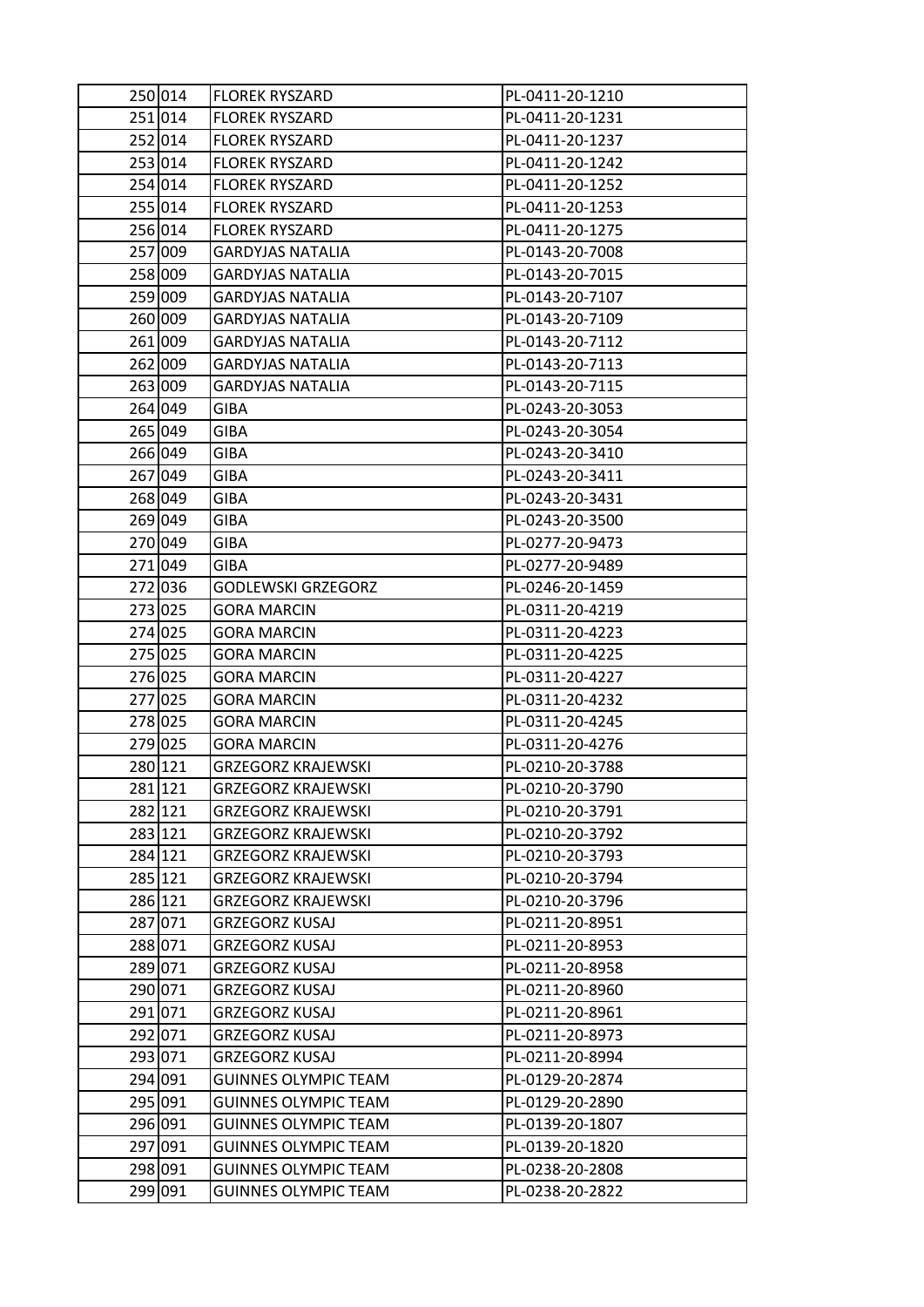| 300 091 | <b>GUINNES OLYMPIC TEAM</b> | PL-0238-20-2837  |
|---------|-----------------------------|------------------|
| 301 046 | <b>HOLA PIOTR</b>           | PL-0411-20-3505  |
| 302 046 | <b>HOLA PIOTR</b>           | PL-0411-20-3520  |
| 303 046 | <b>HOLA PIOTR</b>           | PL-0411-20-3521  |
| 304 046 | <b>HOLA PIOTR</b>           | PL-0411-20-3523  |
| 305 046 | <b>HOLA PIOTR</b>           | PL-0411-20-3532  |
| 306 046 | <b>HOLA PIOTR</b>           | PL-08-20-5916    |
| 307 046 | <b>HOLA PIOTR</b>           | PL-08-20-5917    |
| 308 215 | JGJL                        | PL-20-381-1062   |
| 309 215 | JGJL                        | PL-20-381-1064   |
| 310 215 | JGJL                        | PL-20-381-1076   |
| 311 215 | JGJL                        | PL-20-381-1078   |
| 312 215 | JGJL                        | PL-20-381-172    |
| 313 215 | JGJL                        | PL-20-381-175    |
| 314 215 | JGJL                        | PL-20-381-178    |
| 315 184 | <b>JACEK LUKASZYK</b>       | PL-0215-20-9856  |
| 316 184 | <b>JACEK LUKASZYK</b>       | PL-0215-20-9859  |
| 317 184 | <b>JACEK LUKASZYK</b>       | PL-0215-20-9860  |
| 318 233 | JACHOREK ZBIGNIEW           | PL-0215-20-12409 |
| 319 233 | JACHOREK ZBIGNIEW           | PL-0215-20-12412 |
| 320 233 | JACHOREK ZBIGNIEW           | PL-0215-20-12425 |
| 321 233 | JACHOREK ZBIGNIEW           | PL-0215-20-12451 |
| 322 233 | JACHOREK ZBIGNIEW           | PL-0215-20-12453 |
| 323 233 | JACHOREK ZBIGNIEW           | PL-0215-20-12458 |
| 324 233 | JACHOREK ZBIGNIEW           | PL-0215-20-12460 |
| 325 239 | JAN BOCHENCZAK              | PL-0236-20-1835  |
| 326 239 | JAN BOCHENCZAK              | PL-0236-20-1932  |
| 327 239 | JAN BOCHENCZAK              | PL-0236-20-2789  |
| 328 085 | JOZEF & MARCIN team         | PL-0100-20-12142 |
| 329 085 | JOZEF & MARCIN team         | PL-0100-20-12287 |
| 330 085 | JOZEF & MARCIN team         | PL-099-20-5653   |
| 331 085 | JOZEF & MARCIN team         | PL-099-20-5655   |
| 332 085 | JOZEF & MARCIN team         | PL-099-20-5664   |
| 333 085 | JOZEF & MARCIN team         | PL-099-20-5667   |
| 334 085 | JOZEF & MARCIN team         | PL-099-20-969    |
| 335 029 | <b>JURECZKA KRZYSZTOF</b>   | PL-087-20-6110   |
| 336 029 | <b>JURECZKA KRZYSZTOF</b>   | PL-087-20-6164   |
| 337 029 | <b>JURECZKA KRZYSZTOF</b>   | PL-087-20-6168   |
| 338 029 | JURECZKA KRZYSZTOF          | PL-087-20-6169   |
| 339 029 | JURECZKA KRZYSZTOF          | PL-087-20-6180   |
| 340 029 | <b>JURECZKA KRZYSZTOF</b>   | PL-087-20-6197   |
| 341 029 | <b>JURECZKA KRZYSZTOF</b>   | PL-087-20-6198   |
| 342 029 | <b>JURECZKA KRZYSZTOF</b>   | PL-087-20-6199   |
| 343 003 | <b>JUSTYNA KORYCKA</b>      | PL-0490-20-5654  |
| 344 003 | <b>JUSTYNA KORYCKA</b>      | PL-0490-20-5655  |
| 345 003 | <b>JUSTYNA KORYCKA</b>      | PL-0490-20-5656  |
| 346 003 | <b>JUSTYNA KORYCKA</b>      | PL-0490-20-5657  |
| 347 003 | <b>JUSTYNA KORYCKA</b>      | PL-0490-20-5658  |
| 348 003 | <b>JUSTYNA KORYCKA</b>      | PL-0490-20-5659  |
| 349 003 | <b>JUSTYNA KORYCKA</b>      | PL-0490-20-5660  |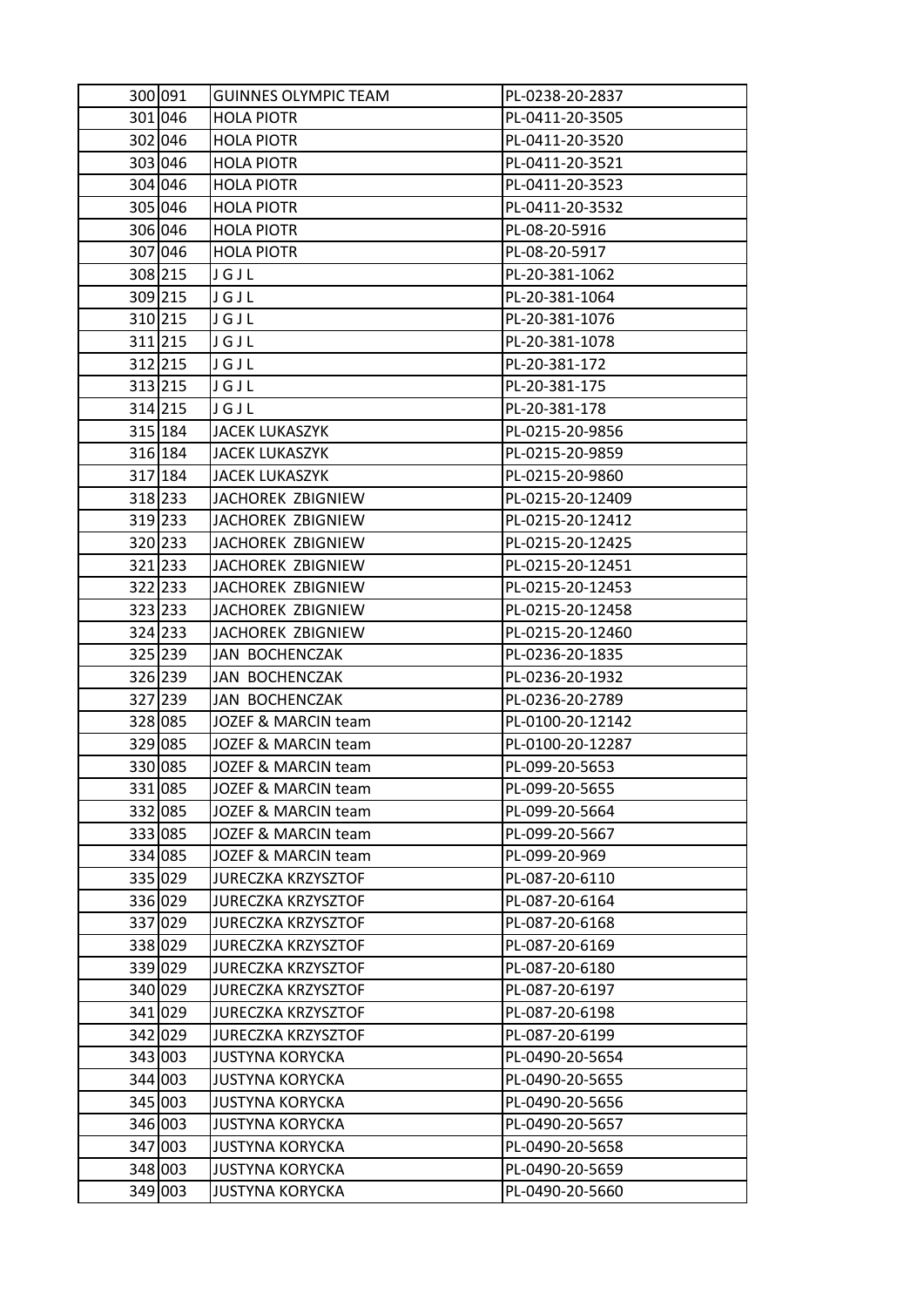| 350 066 | <b>KAMIL RAFAL</b>       | PL-0215-20-10401 |
|---------|--------------------------|------------------|
| 351 066 | <b>KAMIL RAFAL</b>       | PL-0215-20-10407 |
| 352 066 | <b>KAMIL RAFAL</b>       | PL-0215-20-10410 |
| 353 066 | KAMIL RAFAL              | PL-0215-20-10416 |
| 354 066 | <b>KAMIL RAFAL</b>       | PL-0215-20-10424 |
| 355 066 | <b>KAMIL RAFAL</b>       | PL-0215-20-10440 |
| 356 066 | <b>KAMIL RAFAL</b>       | PL-0215-20-10448 |
| 357 154 | <b>KAROLEK</b>           | PL-0211-20-7581  |
| 358 154 | KAROLEK                  | PL-0211-20-7582  |
| 359 154 | KAROLEK                  | PL-0211-20-7585  |
| 360 154 | KAROLEK                  | PL-0211-20-7587  |
| 361 154 | KAROLEK                  | PL-0211-20-7601  |
| 362 154 | <b>KAROLEK</b>           | PL-0211-20-7603  |
| 363 154 | <b>KAROLEK</b>           | PL-0211-20-7616  |
| 364 198 | <b>KAROLINA SMYK</b>     | PL-0497-20-1886  |
| 365 198 | KAROLINA SMYK            | PL-0497-20-1891  |
| 366 198 | <b>KAROLINA SMYK</b>     | PL-0497-20-1991  |
| 367 198 | <b>KAROLINA SMYK</b>     | PL-0497-20-1992  |
| 368 198 | KAROLINA SMYK            | PL-0497-20-1994  |
| 369 198 | <b>KAROLINA SMYK</b>     | PL-0497-20-1995  |
| 370 198 | KAROLINA SMYK            | PL-0497-20-1997  |
| 371 111 | KOMOR TEAM               | PL-0496-20-437   |
| 372 111 | KOMOR TEAM               | PL-0496-20-455   |
| 373 111 | KOMOR TEAM               | PL-0496-20-468   |
| 374 111 | KOMOR TEAM               | PL-0496-20-469   |
| 375 111 | KOMOR TEAM               | PL-0496-20-471   |
| 376 111 | KOMOR TEAM               | PL-0496-20-476   |
| 377 111 | KOMOR TEAM               | PL-0496-20-477   |
| 378 149 | <b>KORBUS KRZYSZTOF</b>  | PL-0318-20-2822  |
| 379 149 | <b>KORBUS KRZYSZTOF</b>  | PL-0318-20-3210  |
| 380 149 | <b>KORBUS KRZYSZTOF</b>  | PL-0318-20-3241  |
| 381 149 | <b>KORBUS KRZYSZTOF</b>  | PL-0318-20-3342  |
| 382 149 | <b>KORBUS KRZYSZTOF</b>  | PL-0318-20-3343  |
| 383 149 | <b>KORBUS KRZYSZTOF</b>  | PL-0318-20-3376  |
| 384 149 | <b>KORBUS KRZYSZTOF</b>  | PL-0318-20-3395  |
| 385 064 | KOSOBUCKI-OLKOWSKI       | PL-0321-20-8442  |
| 386 064 | KOSOBUCKI-OLKOWSKI       | PL-0321-20-8470  |
| 387 064 | KOSOBUCKI-OLKOWSKI       | PL-0321-20-8471  |
| 388 064 | KOSOBUCKI-OLKOWSKI       | PL-0321-20-8563  |
| 389 064 | KOSOBUCKI-OLKOWSKI       | PL-0321-20-8565  |
| 390 064 | KOSOBUCKI-OLKOWSKI       | PL-0321-20-8573  |
| 391 010 | <b>KRAWCZYK RYSZARD</b>  | PL-0210-20-1140  |
| 392 010 | <b>KRAWCZYK RYSZARD</b>  | PL-0210-20-1176  |
| 393 012 | <b>KRAWIECZEK LUCJAN</b> | PL-0129-20-1788  |
| 394 012 | <b>KRAWIECZEK LUCJAN</b> | PL-0129-20-1795  |
| 395 012 | <b>KRAWIECZEK LUCJAN</b> | PL-0143-20-6038  |
| 396 012 | <b>KRAWIECZEK LUCJAN</b> | PL-0143-20-6051  |
| 397 012 | <b>KRAWIECZEK LUCJAN</b> | PL-0143-20-6052  |
| 398 012 | <b>KRAWIECZEK LUCJAN</b> | PL-0143-20-6056  |
| 399 012 | <b>KRAWIECZEK LUCJAN</b> | PL-0143-20-6058  |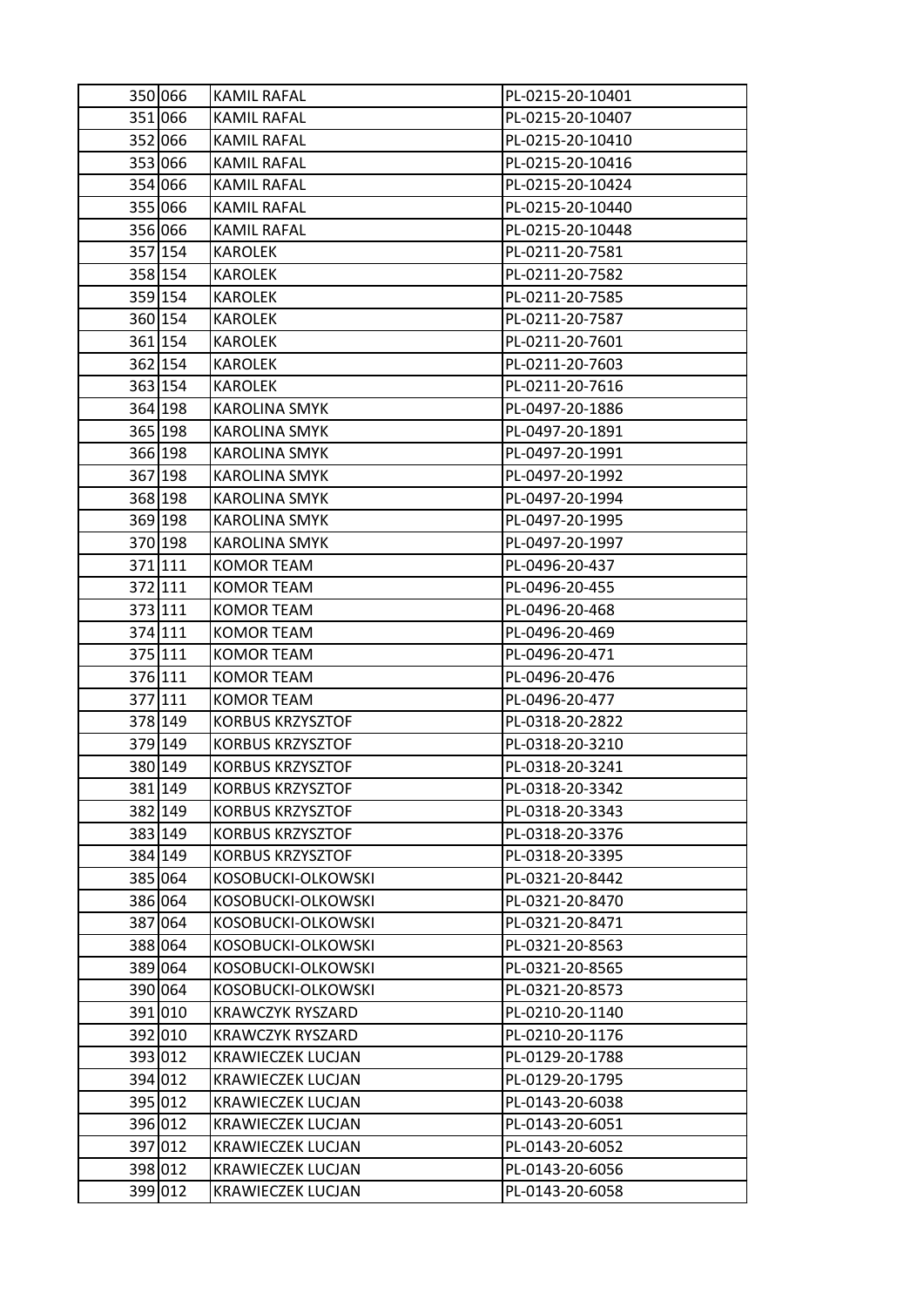| 400 077 | KROLIKOWSKI-ROBAKIEWICZ    | PL-0475-20-11226 |
|---------|----------------------------|------------------|
| 401 077 | KROLIKOWSKI-ROBAKIEWICZ    | PL-0475-20-11238 |
| 402 077 | KROLIKOWSKI-ROBAKIEWICZ    | PL-0475-20-11239 |
| 403 077 | KROLIKOWSKI-ROBAKIEWICZ    | PL-0475-20-11241 |
| 404 077 | KROLIKOWSKI-ROBAKIEWICZ    | PL-0475-20-11242 |
| 405 077 | KROLIKOWSKI-ROBAKIEWICZ    | PL-0475-20-11247 |
| 406 077 | KROLIKOWSKI-ROBAKIEWICZ    | PL-0475-20-11248 |
| 407 077 | KROLIKOWSKI-ROBAKIEWICZ    | PL-0475-20-11253 |
| 408 190 | <b>KRYSTIAN KROWICKI</b>   | PL-0413-20-7479  |
| 409 190 | <b>KRYSTIAN KROWICKI</b>   | PL-0413-20-7480  |
| 410 190 | <b>KRYSTIAN KROWICKI</b>   | PL-0413-20-7483  |
| 411 190 | <b>KRYSTIAN KROWICKI</b>   | PL-0413-20-7485  |
| 412 190 | <b>KRYSTIAN KROWICKI</b>   | PL-0413-20-7486  |
| 413 190 | <b>KRYSTIAN KROWICKI</b>   | PL-0413-20-7497  |
| 414 190 | <b>KRYSTIAN KROWICKI</b>   | PL-0413-20-7498  |
| 415 231 | <b>KRZYHOL</b>             | PL-0317-20-2523  |
| 416 231 | <b>KRZYHOL</b>             | PL-0317-20-2526  |
| 417 231 | <b>KRZYHOL</b>             | PL-0317-20-2536  |
| 418 231 | <b>KRZYHOL</b>             | PL-0317-20-2537  |
| 419 231 | <b>KRZYHOL</b>             | PL-0317-20-2551  |
| 420 231 | <b>KRZYHOL</b>             | PL-0317-20-2553  |
| 421 231 | <b>KRZYHOL</b>             | PL-0317-20-2562  |
| 422 210 | <b>KRZYSZTOF KOSTECKI</b>  | PL-0208-20-1250  |
| 423 210 | <b>KRZYSZTOF KOSTECKI</b>  | PL-0208-20-1251  |
| 424 210 | <b>KRZYSZTOF KOSTECKI</b>  | PL-0208-20-1253  |
| 425 210 | <b>KRZYSZTOF KOSTECKI</b>  | PL-0208-20-1254  |
| 426 210 | <b>KRZYSZTOF KOSTECKI</b>  | PL-0208-20-1255  |
| 427 210 | <b>KRZYSZTOF KOSTECKI</b>  | PL-0208-20-1256  |
| 428 210 | <b>KRZYSZTOF KOSTECKI</b>  | PL-0208-20-1257  |
| 429 237 | <b>KUBACEK LUBOMIR</b>     | CZ-0234-20-5969  |
| 430 237 | KUBACEK LUBOMIR            | CZ-0234-20-5975  |
| 431 237 | <b>KUBACEK LUBOMIR</b>     | CZ-0234-20-5983  |
| 432 237 | KUBACEK LUBOMIR            | CZ-0234-20-5991  |
| 433 237 | KUBACEK LUBOMIR            | CZ-0234-20-5993  |
| 434 237 | <b>KUBACEK LUBOMIR</b>     | CZ-0234-20-5996  |
| 435 237 | <b>KUBACEK LUBOMIR</b>     | CZ-0234-20-6002  |
| 436 109 | <b>KUCHARSKI DAREK TIM</b> | PL-0281-20-10303 |
| 437 109 | KUCHARSKI DAREK TIM        | PL-0281-20-10304 |
| 438 109 | <b>KUCHARSKI DAREK TIM</b> | PL-0281-20-12214 |
| 439 109 | KUCHARSKI DAREK TIM        | PL-0281-20-12271 |
| 440 109 | KUCHARSKI DAREK TIM        | PL-0281-20-12420 |
| 441 109 | KUCHARSKI DAREK TIM        | PL-0281-20-8804  |
| 442 109 | KUCHARSKI DAREK TIM        | PL-0281-20-8892  |
| 443 181 | <b>KURKOWSKI SLAWOMIR</b>  | PL-0321-20-5986  |
| 444 181 | <b>KURKOWSKI SLAWOMIR</b>  | PL-0321-20-5994  |
| 445 181 | <b>KURKOWSKI SLAWOMIR</b>  | PL-0321-20-5995  |
| 446 181 | <b>KURKOWSKI SLAWOMIR</b>  | PL-0321-20-5997  |
| 447 181 | KURKOWSKI SLAWOMIR         | PL-0321-20-5998  |
| 448 181 | KURKOWSKI SLAWOMIR         | PL-0321-20-5999  |
| 449 181 | KURKOWSKI SLAWOMIR         | PL-0321-20-6000  |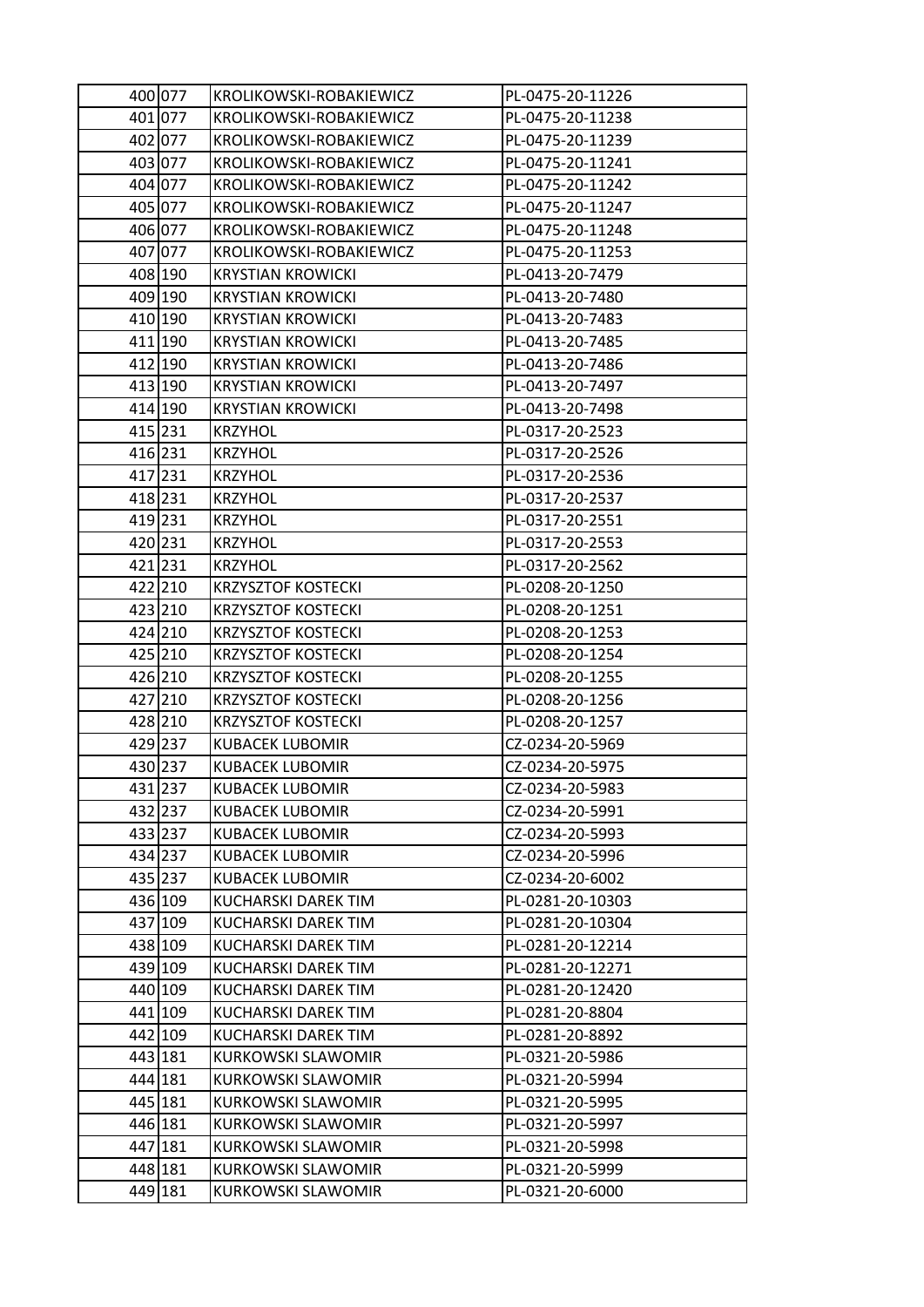|               | 450 011 | <b>KWIETNIOWSKI RAFAL</b> | PL-0215-20-12246 |
|---------------|---------|---------------------------|------------------|
|               | 451 011 | <b>KWIETNIOWSKI RAFAL</b> | PL-0215-20-12249 |
|               | 452 011 | KWIETNIOWSKI RAFAL        | PL-0215-20-612   |
|               | 453 011 | KWIETNIOWSKI RAFAL        | PL-0215-20-643   |
|               | 454 011 | KWIETNIOWSKI RAFAL        | PL-0215-20-656   |
|               | 455 011 | KWIETNIOWSKI RAFAL        | PL-0215-20-663   |
|               | 456 011 | KWIETNIOWSKI RAFAL        | PL-0215-20-700   |
|               | 457 072 | LASECKI JERZY             | PL-0468-20-5921  |
|               | 458 072 | LASECKI JERZY             | PL-0468-20-5923  |
|               | 459 072 | LASECKI JERZY             | PL-0468-20-5948  |
|               | 460 072 | LASECKI JERZY             | PL-0468-20-5951  |
|               | 461 072 | LASECKI JERZY             | PL-0468-20-5979  |
|               | 462 072 | LASECKI JERZY             | PL-0468-20-5984  |
|               | 463 072 | LASECKI JERZY             | PL-0468-20-5987  |
|               | 464 033 | <b>LEON -KRZYSIEK</b>     | PL-087-20-5802   |
|               | 465 033 | <b>LEON -KRZYSIEK</b>     | PL-087-20-5804   |
|               | 466 033 | <b>LEON -KRZYSIEK</b>     | PL-087-20-5806   |
|               | 467 033 | <b>LEON - KRZYSIEK</b>    | PL-087-20-6185   |
|               | 468 033 | <b>LEON -KRZYSIEK</b>     | PL-087-20-6188   |
|               | 469 033 | <b>LEON - KRZYSIEK</b>    | PL-087-20-6194   |
|               | 470 033 | <b>LEON -KRZYSIEK</b>     | PL-087-20-6200   |
|               | 471 015 | LOBODA ADAM               | PL-033-20-4076   |
|               | 472 015 | LOBODA ADAM               | PL-033-20-4095   |
|               | 473 015 | LOBODA ADAM               | PL-033-20-4097   |
|               | 474 200 | LUKASZ I MONIKA LIPIAN    | PL-0208-20-6505  |
|               | 475 200 | LUKASZ I MONIKA LIPIAN    | PL-0208-20-6508  |
|               | 476 200 | LUKASZ I MONIKA LIPIAN    | PL-0208-20-6523  |
|               | 477 200 | LUKASZ I MONIKA LIPIAN    | PL-0208-20-6525  |
|               | 478 200 | LUKASZ I MONIKA LIPIAN    | PL-0208-20-6526  |
|               | 479 200 | LUKASZ I MONIKA LIPIAN    | PL-0208-20-6529  |
|               | 480 200 | LUKASZ I MONIKA LIPIAN    | PL-0208-20-6530  |
|               | 481 214 | MACIUSZEK MICHAL          | PL-0232-20-6301  |
|               | 482 214 | MACIUSZEK MICHAL          | PL-0232-20-6303  |
|               | 483 214 | MACIUSZEK MICHAL          | PL-0232-20-6305  |
|               | 484 214 | MACIUSZEK MICHAL          | PL-0232-20-6314  |
|               | 485 214 | MACIUSZEK MICHAL          | PL-0232-20-6317  |
|               | 486 214 | MACIUSZEK MICHAL          | PL-0232-20-6320  |
|               | 487 214 | MACIUSZEK MICHAL          | PL-0232-20-6323  |
| 488 1         |         | MALEC MAREK II            | PL-0215-20-10817 |
| 489 1         |         | MALEC MAREK II            | PL-0215-20-10850 |
| 490 1         |         | MALEC MAREK II            | PL-0215-20-10851 |
| 491 1         |         | MALEC MAREK II            | PL-0215-20-10859 |
| 492 1         |         | MALEC MAREK II            | PL-0215-20-10881 |
| 493 1         |         | MALEC MAREK II            | PL-0215-20-2322  |
| $494 \vert 1$ |         | MALEC MAREK II            | PL-0397-20-774   |
|               | 495 059 | <b>MALEC MAREK</b>        | PL-0215-20-10849 |
|               | 496 059 | <b>MALEC MAREK</b>        | PL-0215-20-10858 |
|               | 497 059 | <b>MALEC MAREK</b>        | PL-0215-20-10890 |
|               | 498 059 | <b>MALEC MAREK</b>        | PL-0215-20-10896 |
|               | 499 059 | <b>MALEC MAREK</b>        | PL-0215-20-10897 |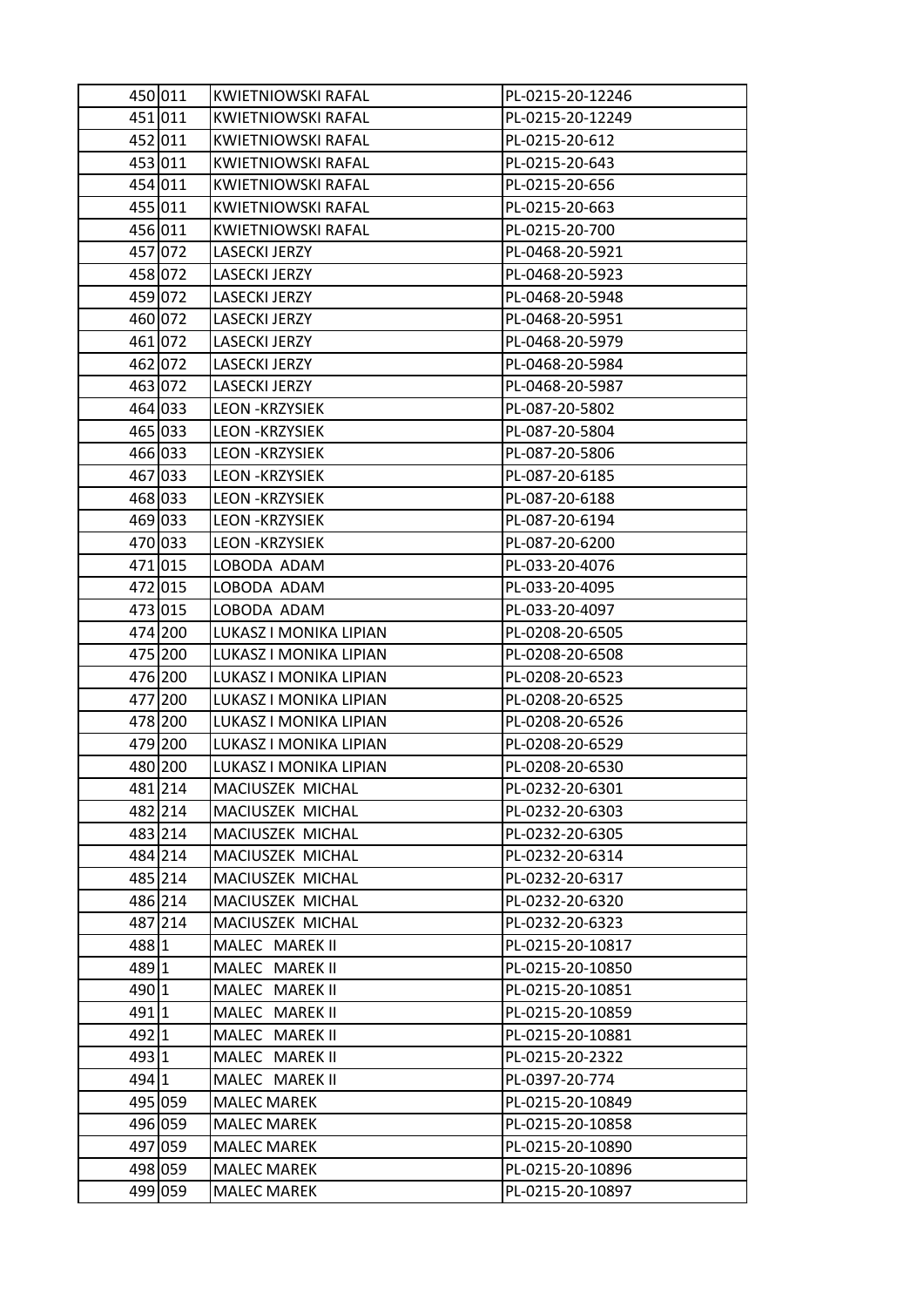| 500 059 | <b>MALEC MAREK</b>                | PL-0215-20-10899 |
|---------|-----------------------------------|------------------|
| 501 059 | <b>MALEC MAREK</b>                | PL-0397-20-776   |
| 502 073 | <b>MARCIN LIPKA</b>               | PL-08-20-2251    |
| 503 073 | <b>MARCIN LIPKA</b>               | PL-08-20-2254    |
| 504 073 | <b>MARCIN LIPKA</b>               | PL-08-20-2256    |
| 505 073 | <b>MARCIN LIPKA</b>               | PL-08-20-2257    |
| 506 073 | <b>MARCIN LIPKA</b>               | PL-08-20-2261    |
| 507 073 | <b>MARCIN LIPKA</b>               | PL-08-20-2262    |
| 508 073 | <b>MARCIN LIPKA</b>               | PL-08-20-2266    |
| 509 131 | <b>MAREK KONSEK</b>               | PL-0116-20-3835  |
| 510 131 | <b>MAREK KONSEK</b>               | PL-0116-20-3838  |
| 511 131 | <b>MAREK KONSEK</b>               | PL-0116-20-3844  |
| 512 131 | <b>MAREK KONSEK</b>               | PL-0116-20-3846  |
| 513 131 | <b>MAREK KONSEK</b>               | PL-0116-20-3848  |
| 514 131 | <b>MAREK KONSEK</b>               | PL-0116-20-3850  |
| 515 131 | <b>MAREK KONSEK</b>               | PL-0116-20-3919  |
| 516 137 | <b>MAREK SKRBEK</b>               | CZ-0198-20-562   |
| 517 137 | <b>MAREK SKRBEK</b>               | CZ-0198-20-563   |
| 518 137 | <b>MAREK SKRBEK</b>               | CZ-0198-20-564   |
| 519 137 | <b>MAREK SKRBEK</b>               | CZ-0198-20-588   |
| 520 119 | <b>MAREK SUDOWSKI</b>             | SK-2404-20-1224  |
| 521 119 | <b>MAREK SUDOWSKI</b>             | SK-2404-20-1225  |
| 522 119 | <b>MAREK SUDOWSKI</b>             | SK-2404-20-1260  |
| 523 119 | <b>MAREK SUDOWSKI</b>             | SK-2404-20-1271  |
| 524 119 | <b>MAREK SUDOWSKI</b>             | SK-2404-20-1273  |
| 525 119 | <b>MAREK SUDOWSKI</b>             | SK-2404-20-1274  |
| 526 119 | <b>MAREK SUDOWSKI</b>             | SK-2404-20-1275  |
| 527 197 | MARIAN PACZOS CHARYTATYWNE        | PL-0412-20-10240 |
| 528 197 | MARIAN PACZOS CHARYTATYWNE        | PL-0412-20-10255 |
| 529 197 | MARIAN PACZOS CHARYTATYWNE        | PL-0412-20-2839  |
| 530 197 | MARIAN PACZOS CHARYTATYWNE        | PL-0412-20-2843  |
| 531 197 | <b>MARIAN PACZOS CHARYTATYWNE</b> | PL-0412-20-2845  |
| 532 197 | MARIAN PACZOS CHARYTATYWNE        | PL-0412-20-3251  |
| 533 197 | MARIAN PACZOS CHARYTATYWNE        | PL-0412-20-3252  |
| 534 068 | MARIUSZ DUDA                      | PL-013-20-6004   |
| 535 068 | MARIUSZ DUDA                      | PL-014-20-9010   |
| 536 068 | MARIUSZ DUDA                      | PL-014-20-9024   |
| 537 068 | MARIUSZ DUDA                      | PL-014-20-9025   |
| 538 068 | MARIUSZ DUDA                      | PL-014-20-9026   |
| 539 068 | <b>MARIUSZ DUDA</b>               | PL-014-20-9035   |
| 540 068 | MARIUSZ DUDA                      | PL-014-20-9041   |
| 541 089 | MARIUSZ SZUBA                     | PL-0215-20-10363 |
| 542 156 | MATEUSZ ANDRACZKO                 | PL-0397-20-951   |
| 543 156 | MATEUSZ ANDRACZKO                 | PL-0397-20-956   |
| 544 156 | MATEUSZ ANDRACZKO                 | PL-0397-20-963   |
| 545 156 | MATEUSZ ANDRACZKO                 | PL-0397-20-965   |
| 546 156 | MATEUSZ ANDRACZKO                 | PL-0397-20-966   |
| 547 156 | MATEUSZ ANDRACZKO                 | PL-0397-20-969   |
| 548 156 | MATEUSZ ANDRACZKO                 | PL-0397-20-977   |
| 549 128 | MATEUSZ WALESA                    | PL-0250-20-10351 |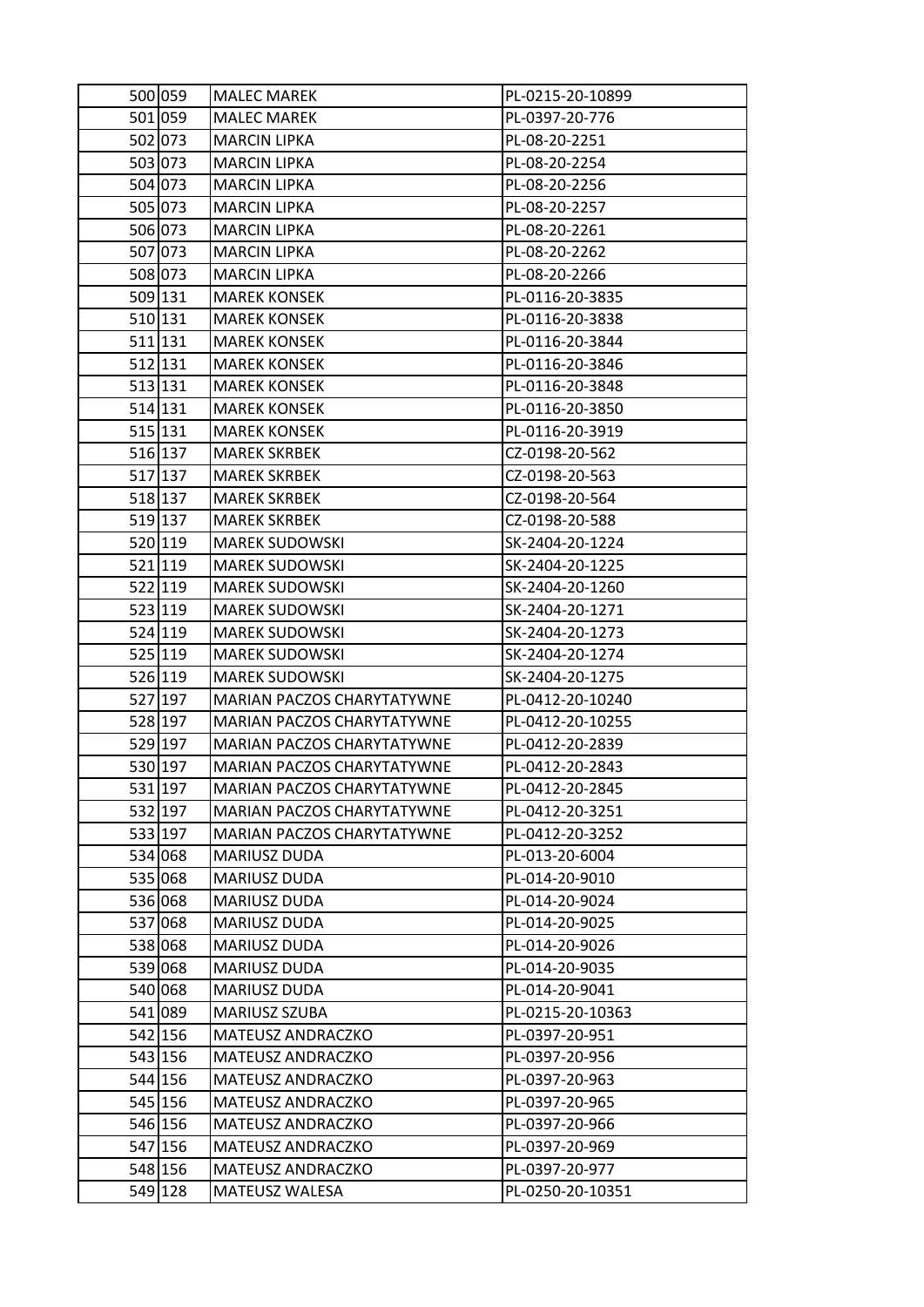| 550 128 | MATEUSZ WALESA          | PL-0250-20-10352 |
|---------|-------------------------|------------------|
| 551 128 | MATEUSZ WALESA          | PL-0250-20-10356 |
| 552 128 | MATEUSZ WALESA          | PL-0250-20-10362 |
| 553 128 | MATEUSZ WALESA          | PL-0250-20-10368 |
| 554 022 | <b>MAZIARZ KONRAD</b>   | PL-0311-20-3805  |
| 555 022 | <b>MAZIARZ KONRAD</b>   | PL-0311-20-3806  |
| 556 022 | MAZIARZ KONRAD          | PL-0311-20-3822  |
| 557 022 | <b>MAZIARZ KONRAD</b>   | PL-0311-20-3825  |
| 558 022 | MAZIARZ KONRAD          | PL-0311-20-3831  |
| 559 022 | <b>MAZIARZ KONRAD</b>   | PL-0311-20-3835  |
| 560 022 | <b>MAZIARZ KONRAD</b>   | PL-0311-20-3839  |
| 561 045 | MAZUR KAZIK             | PL-0215-20-377   |
| 562 045 | MAZUR KAZIK             | PL-0215-20-380   |
| 563 045 | <b>MAZUR KAZIK</b>      | PL-0215-20-383   |
| 564 045 | <b>MAZUR KAZIK</b>      | PL-0215-20-386   |
| 565 074 | MIAZEK - JANICKI        | PL-0210-20-4361  |
| 566 074 | MIAZEK -JANICKI         | PL-0210-20-5806  |
| 567 074 | MIAZEK -JANICKI         | PL-0210-20-5810  |
| 568 074 | MIAZEK -JANICKI         | PL-0210-20-5817  |
| 569 074 | MIAZEK - JANICKI        | PL-0210-20-5824  |
| 570 074 | MIAZEK - JANICKI        | PL-0210-20-5825  |
| 571074  | MIAZEK -JANICKI         | PL-0210-20-5834  |
| 572 216 | MIECZYSLAW KWIETNIOWSKI | PL-0215-20-134   |
| 573 216 | MIECZYSLAW KWIETNIOWSKI | PL-0215-20-146   |
| 574 216 | MIECZYSLAW KWIETNIOWSKI | PL-0215-20-147   |
| 575 216 | MIECZYSLAW KWIETNIOWSKI | PL-0215-20-153   |
| 576 216 | MIECZYSLAW KWIETNIOWSKI | PL-0215-20-160   |
| 577 216 | MIECZYSLAW KWIETNIOWSKI | PL-0215-20-164   |
| 578 216 | MIECZYSLAW KWIETNIOWSKI | PL-0215-20-166   |
| 579 067 | MIROSLAW WARDA          | PL-0211-20-8082  |
| 580 067 | MIROSLAW WARDA          | PL-0211-20-8113  |
| 581 067 | MIROSLAW WARDA          | PL-0211-20-8130  |
| 582 067 | MIROSLAW WARDA          | PL-0211-20-8134  |
| 583 067 | MIROSLAW WARDA          | PL-0211-20-8142  |
| 584 067 | MIROSLAW WARDA          | PL-0211-20-8144  |
| 585 067 | MIROSLAW WARDA          | PL-0211-20-8145  |
| 586 005 | MMMMM DANILOWICZ        | PL-0215-20-11106 |
| 587 005 | MMMMM DANILOWICZ        | PL-0215-20-11116 |
| 588 005 | MMMMM DANILOWICZ        | PL-0215-20-11131 |
| 589 005 | MMMMM DANILOWICZ        | PL-0215-20-11156 |
| 590 005 | MMMMM DANILOWICZ        | PL-0215-20-11167 |
| 591 005 | MMMMM DANILOWICZ        | PL-0215-20-11183 |
| 592 005 | MMMMM DANILOWICZ        | PL-0215-20-11196 |
| 593 191 | <b>NACULAK ARTUR</b>    | PL-0413-20-9304  |
| 594 191 | <b>NACULAK ARTUR</b>    | PL-0413-20-9326  |
| 595 191 | <b>NACULAK ARTUR</b>    | PL-0413-20-9327  |
| 596 191 | <b>NACULAK ARTUR</b>    | PL-0413-20-9351  |
| 597 191 | <b>NACULAK ARTUR</b>    | PL-0413-20-9375  |
| 598 191 | <b>NACULAK ARTUR</b>    | PL-0413-20-9380  |
| 599 191 | <b>NACULAK ARTUR</b>    | PL-0413-20-9386  |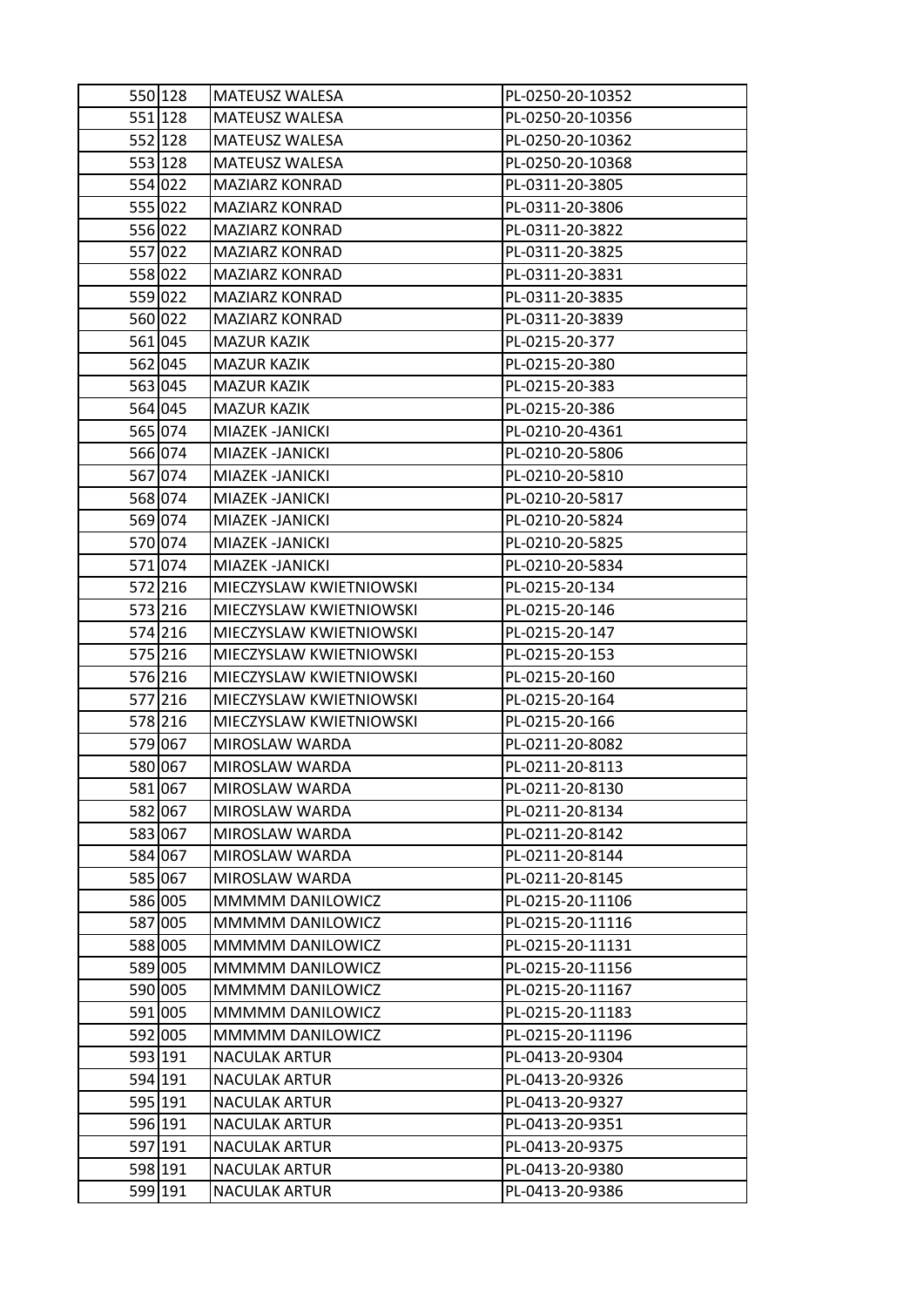| 600 058 | <b>NAWROCKI BARTOSZ</b>   | PL-0468-20-15609 |
|---------|---------------------------|------------------|
| 601 058 | <b>NAWROCKI BARTOSZ</b>   | PL-0468-20-15619 |
| 602 058 | <b>NAWROCKI BARTOSZ</b>   | PL-0468-20-15628 |
| 603 058 | <b>NAWROCKI BARTOSZ</b>   | PL-0468-20-15633 |
| 604 058 | <b>NAWROCKI BARTOSZ</b>   | PL-0468-20-15636 |
| 605 058 | <b>NAWROCKI BARTOSZ</b>   | PL-0468-20-15657 |
| 606 058 | <b>NAWROCKI BARTOSZ</b>   | PL-0468-20-6440  |
| 607 004 | <b>OBIDZINSKI ROBERT</b>  | PL-0490-20-7061  |
| 608 004 | OBIDZINSKI ROBERT         | PL-0490-20-7063  |
| 609 004 | <b>OBIDZINSKI ROBERT</b>  | PL-0490-20-7066  |
| 610 004 | OBIDZINSKI ROBERT         | PL-0490-20-7071  |
| 611 004 | <b>OBIDZINSKI ROBERT</b>  | PL-0490-20-7072  |
| 612 004 | <b>OBIDZINSKI ROBERT</b>  | PL-0490-20-7074  |
| 613 004 | OBIDZINSKI ROBERT         | PL-0490-20-7075  |
| 614 201 | <b>OLA</b>                | PL-0211-20-2475  |
| 615 201 | OLA                       | PL-0211-20-4505  |
| 616 201 | <b>OLA</b>                | PL-0211-20-4507  |
| 617 201 | <b>OLA</b>                | PL-0211-20-4508  |
| 618 201 | OLA                       | PL-0211-20-4510  |
| 619 201 | OLA                       | PL-0211-20-4517  |
| 620 201 | OLA                       | PL-0211-20-4518  |
| 621 230 | <b>OLA TEAM</b>           | PL-0211-20-8999  |
| 622 013 | OLIVIER KRAWCZAK          | PL-0139-20-2018  |
| 623 013 | OLIVIER KRAWCZAK          | PL-0139-20-2040  |
| 624 013 | OLIVIER KRAWCZAK          | PL-0139-20-2058  |
| 625 013 | OLIVIER KRAWCZAK          | PL-0139-20-2059  |
| 626 013 | OLIVIER KRAWCZAK          | PL-0139-20-2060  |
| 627 013 | OLIVIER KRAWCZAK          | PL-0139-20-2069  |
| 628 013 | OLIVIER KRAWCZAK          | PL-0139-20-2095  |
| 629 084 | OLIWKA TEAM               | PL-0293-20-4942  |
| 630 084 | OLIWKA TEAM               | PL-0412-20-7581  |
| 631 084 | <b>OLIWKA TEAM</b>        | PL-0412-20-7583  |
| 632 084 | OLIWKA TEAM               | PL-0412-20-7588  |
| 633 084 | OLIWKA TEAM               | PL-0412-20-7589  |
| 634 069 | PAN SEKULSKI I ZELAZNIAKI | PL-0303-20-1044  |
| 635 069 | PAN SEKULSKI I ZELAZNIAKI | PL-0303-20-1047  |
| 636 069 | PAN SEKULSKI I ZELAZNIAKI | PL-0303-20-1056  |
| 637 069 | PAN SEKULSKI I ZELAZNIAKI | PL-0468-20-4110  |
| 638 069 | PAN SEKULSKI I ZELAZNIAKI | PL-0468-20-4120  |
| 639 069 | PAN SEKULSKI I ZELAZNIAKI | PL-0468-20-4143  |
| 640 069 | PAN SEKULSKI I ZELAZNIAKI | PL-0468-20-4160  |
| 641 226 | PAWEL MALGORZATA LANDMAN  | PL-0208-20-2186  |
| 642 226 | PAWEL MALGORZATA LANDMAN  | PL-0208-20-2731  |
| 643 226 | PAWEL MALGORZATA LANDMAN  | PL-0208-20-5180  |
| 644 226 | PAWEL MALGORZATA LANDMAN  | PL-0208-20-5185  |
| 645 226 | PAWEL MALGORZATA LANDMAN  | PL-0208-20-5187  |
| 646 226 | PAWEL MALGORZATA LANDMAN  | PL-0208-20-5267  |
| 647 226 | PAWEL MALGORZATA LANDMAN  | PL-0208-20-5270  |
| 648 125 | PELIKANT & CZARDYBON      | PL-0111-20-3710  |
| 649 125 | PELIKANT & CZARDYBON      | PL-0111-20-4088  |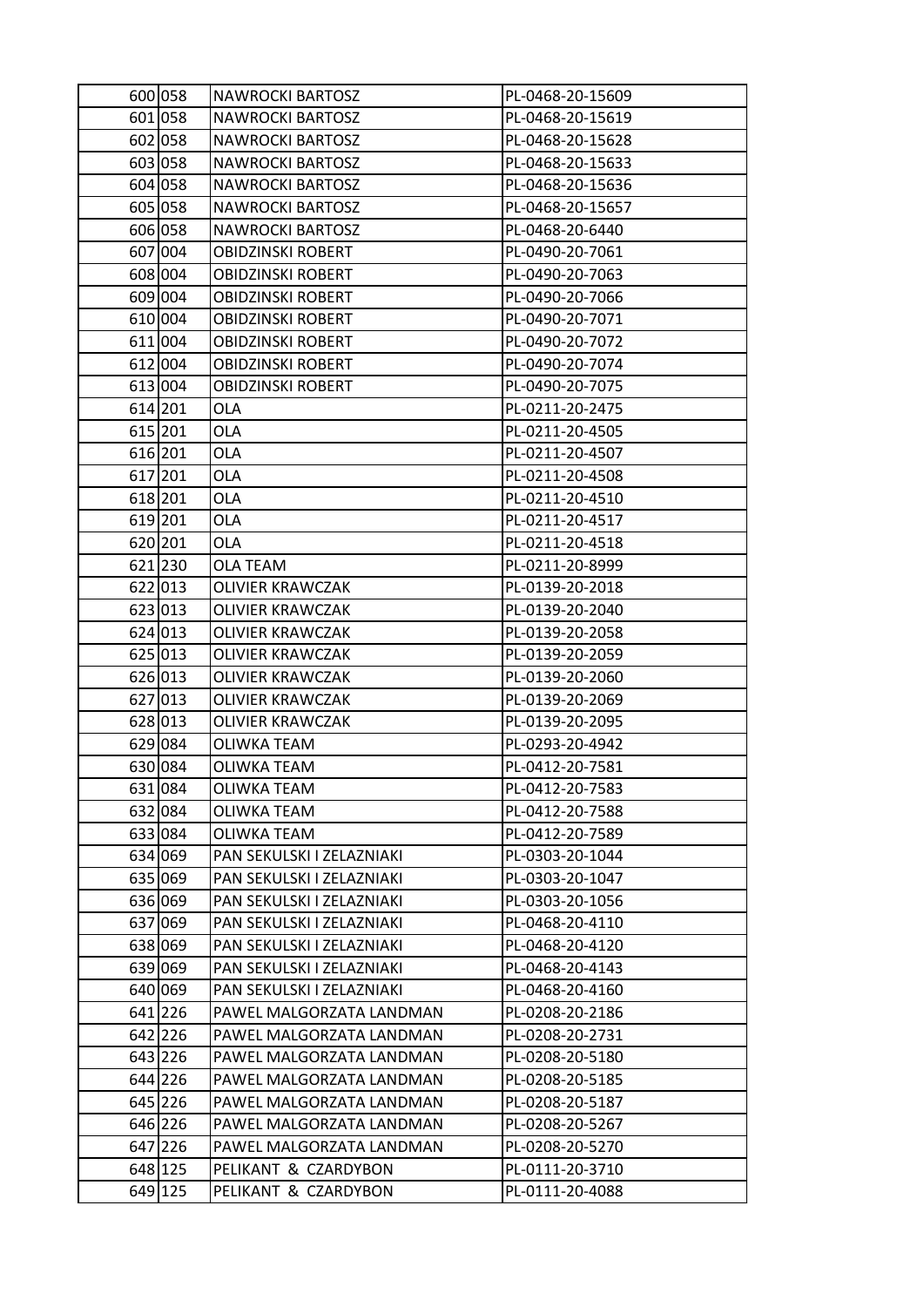| 650 125 | PELIKANT & CZARDYBON | PL-0111-20-4090  |
|---------|----------------------|------------------|
| 651 125 | PELIKANT & CZARDYBON | PL-0129-20-2014  |
| 652 125 | PELIKANT & CZARDYBON | PL-0129-20-2020  |
| 653 125 | PELIKANT & CZARDYBON | PL-0129-20-2036  |
| 654 125 | PELIKANT & CZARDYBON | PL-0129-20-2037  |
| 655 150 | <b>PIEROGI</b>       | PL-0441-20-4938  |
| 656 150 | PIEROGI              | PL-0441-20-4940  |
| 657 150 | <b>PIEROGI</b>       | PL-0441-20-4961  |
| 658 150 | <b>PIEROGI</b>       | PL-0441-20-5024  |
| 659 150 | <b>PIEROGI</b>       | PL-0441-20-5029  |
| 660 150 | <b>PIEROGI</b>       | PL-0441-20-5031  |
| 661 150 | <b>PIEROGI</b>       | PL-07-20-2673    |
| 662 042 | PIETRASZEK TOMASZ    | PL-05-20-6743    |
| 663 042 | PIETRASZEK TOMASZ    | PL-05-20-6747    |
| 664 042 | PIETRASZEK TOMASZ    | PL-05-20-6749    |
| 665 042 | PIETRASZEK TOMASZ    | PL-05-20-6752    |
| 666 042 | PIETRASZEK TOMASZ    | PL-05-20-6753    |
| 667 042 | PIETRASZEK TOMASZ    | PL-05-20-6755    |
| 668 053 | <b>PIOCAR</b>        | PL-0422-20-664   |
| 669 053 | <b>PIOCAR</b>        | PL-0422-20-692   |
| 670 053 | <b>PIOCAR</b>        | PL-0422-20-712   |
| 671 053 | <b>PIOCAR</b>        | PL-0422-20-717   |
| 672 053 | <b>PIOCAR</b>        | PL-0422-20-719   |
| 673 053 | <b>PIOCAR</b>        | PL-0422-20-721   |
| 674 053 | <b>PIOCAR</b>        | PL-0422-20-724   |
| 675 194 | PIOTR SMYK II        | PL-0463-20-3309  |
| 676 194 | PIOTR SMYK II        | PL-0463-20-3310  |
| 677 194 | PIOTR SMYK II        | PL-0463-20-3320  |
| 678 194 | PIOTR SMYK II        | PL-0463-20-3321  |
| 679 194 | PIOTR SMYK II        | PL-0463-20-3336  |
| 680 194 | PIOTR SMYK II        | PL-0463-20-3349  |
| 681 194 | PIOTR SMYK II        | PL-0463-20-3364  |
| 682 147 | PIOTROWSKI TOMASZ    | PL-0285-20-18622 |
| 683 147 | PIOTROWSKI TOMASZ    | PL-0285-20-18623 |
| 684 147 | PIOTROWSKI TOMASZ    | PL-0285-20-18635 |
| 685 147 | PIOTROWSKI TOMASZ    | PL-0285-20-18647 |
| 686 147 | PIOTROWSKI TOMASZ    | PL-0285-20-18682 |
| 687 147 | PIOTROWSKI TOMASZ    | PL-0285-20-18691 |
| 688 147 | PIOTROWSKI TOMASZ    | PL-0285-20-18715 |
| 689 102 | PO RA PI             | PL-0280-20-5502  |
| 690 102 | PO RA PI             | PL-0280-20-5509  |
| 691 102 | PO RA PI             | PL-0280-20-5511  |
| 692 102 | PO RA PI             | PL-0280-20-5521  |
| 693 102 | PO RA PI             | PL-0280-20-5527  |
| 694 102 | PO RA PI             | PL-0280-20-5529  |
| 695 102 | PO RA PI             | PL-0280-20-5531  |
| 696 157 | POLNIK CZESLAW       | PL-0164-20-1523  |
| 697 157 | POLNIK CZESLAW       | PL-0164-20-1525  |
| 698 157 | POLNIK CZESLAW       | PL-0164-20-1529  |
| 699 157 | POLNIK CZESLAW       | PL-0164-20-1531  |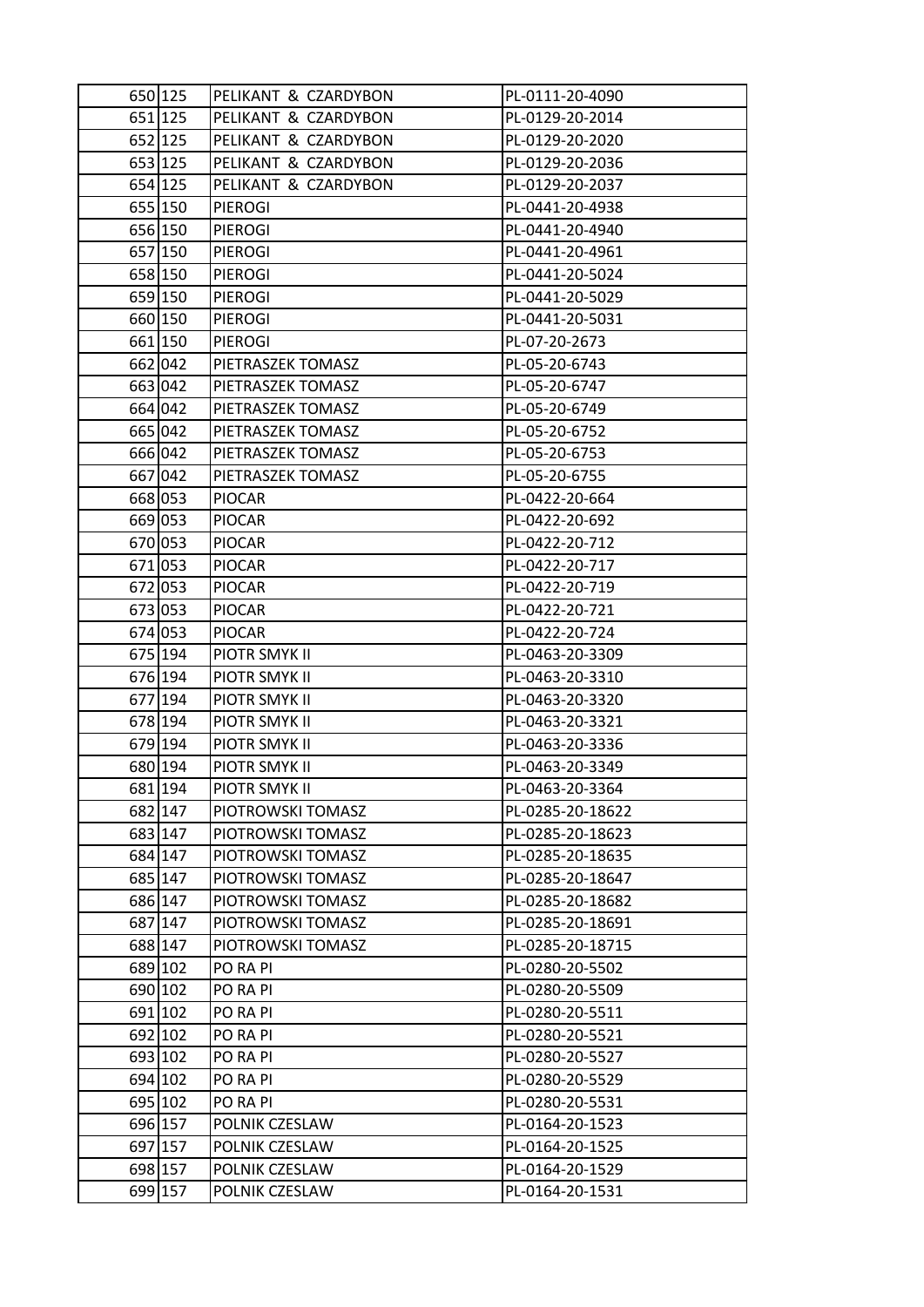| 700 157 | POLNIK CZESLAW        | PL-0164-20-1544  |
|---------|-----------------------|------------------|
| 701 157 | POLNIK CZESLAW        | PL-0164-20-1549  |
| 702 157 | POLNIK CZESLAW        | PL-0164-20-1559  |
| 703 047 | POTEPSKI WLODZIMIERZ  | PL-0211-20-7551  |
| 704 047 | POTEPSKI WLODZIMIERZ  | PL-0211-20-7553  |
| 705 047 | POTEPSKI WLODZIMIERZ  | PL-0211-20-7563  |
| 706 047 | POTEPSKI WLODZIMIERZ  | PL-0211-20-7567  |
| 707 047 | POTEPSKI WLODZIMIERZ  | PL-0211-20-7575  |
| 708 047 | POTEPSKI WLODZIMIERZ  | PL-0211-20-855   |
| 709 047 | POTEPSKI WLODZIMIERZ  | PL-0211-20-859   |
| 710 083 | <b>PROMOTOR</b>       | PL-0129-20-1703  |
| 711 083 | <b>PROMOTOR</b>       | PL-0129-20-1765  |
| 712 083 | <b>PROMOTOR</b>       | PL-0129-20-1774  |
| 713 083 | <b>PROMOTOR</b>       | PL-0129-20-1776  |
| 714 083 | <b>PROMOTOR</b>       | PL-0129-20-1780  |
| 715 083 | <b>PROMOTOR</b>       | PL-0129-20-1799  |
| 716 083 | <b>PROMOTOR</b>       | PL-0143-20-6026  |
| 717 145 | PRZEDNIKOWSKI WIESLAW | PL-0306-20-2063  |
| 718 145 | PRZEDNIKOWSKI WIESLAW | PL-0306-20-2068  |
| 719 145 | PRZEDNIKOWSKI WIESLAW | PL-0306-20-2073  |
| 720 145 | PRZEDNIKOWSKI WIESLAW | PL-0306-20-2074  |
| 721 145 | PRZEDNIKOWSKI WIESLAW | PL-0306-20-2078  |
| 722 145 | PRZEDNIKOWSKI WIESLAW | PL-0306-20-2079  |
| 723 145 | PRZEDNIKOWSKI WIESLAW | PL-0306-20-2082  |
| 724 148 | PRZEZNACZENIE         | PL-0253-20-2291  |
| 725 148 | PRZEZNACZENIE         | PL-0253-20-2294  |
| 726 148 | PRZEZNACZENIE         | PL-0253-20-2295  |
| 727 148 | PRZEZNACZENIE         | PL-0414-20-19072 |
| 728 148 | PRZEZNACZENIE         | PL-0414-20-21330 |
| 729 148 | PRZEZNACZENIE         | PL-0414-20-21335 |
| 730 101 | RADOSLAW MALYSZ       | PL-0215-20-12065 |
| 731 101 | RADOSLAW MALYSZ       | PL-0215-20-12067 |
| 732 101 | RADOSLAW MALYSZ       | PL-0215-20-12070 |
| 733 115 | RAJCA KRZYSZTOF       | PL-0184-20-1777  |
| 734 177 | RIO ADI               | PL-0422-20-1118  |
| 735 177 | RIO ADI               | PL-0422-20-1119  |
| 736 177 | RIO ADI               | PL-0422-20-1120  |
| 737 177 | RIO ADI               | PL-0422-20-1140  |
| 738 177 | RIO ADI               | PL-0422-20-1141  |
| 739 177 | RIO ADI               | PL-0422-20-1142  |
| 740 177 | RIO ADI               | PL-0422-20-5309  |
| 741 209 | SANTOS HODOWLA        | PL-208-20-1235   |
| 742 209 | SANTOS HODOWLA        | PL-208-20-1236   |
| 743 209 | SANTOS HODOWLA        | PL-208-20-1237   |
| 744 209 | SANTOS HODOWLA        | PL-208-20-1239   |
| 745 209 | SANTOS HODOWLA        | PL-208-20-1240   |
| 746 209 | SANTOS HODOWLA        | PL-208-20-1242   |
| 747 209 | SANTOS HODOWLA        | PL-208-20-1245   |
| 748 040 | SCHNAIDER KRZYSZTOF   | PL-0232-20-8648  |
| 749 052 | SERAFIN LESZEK        | PL-0250-20-4004  |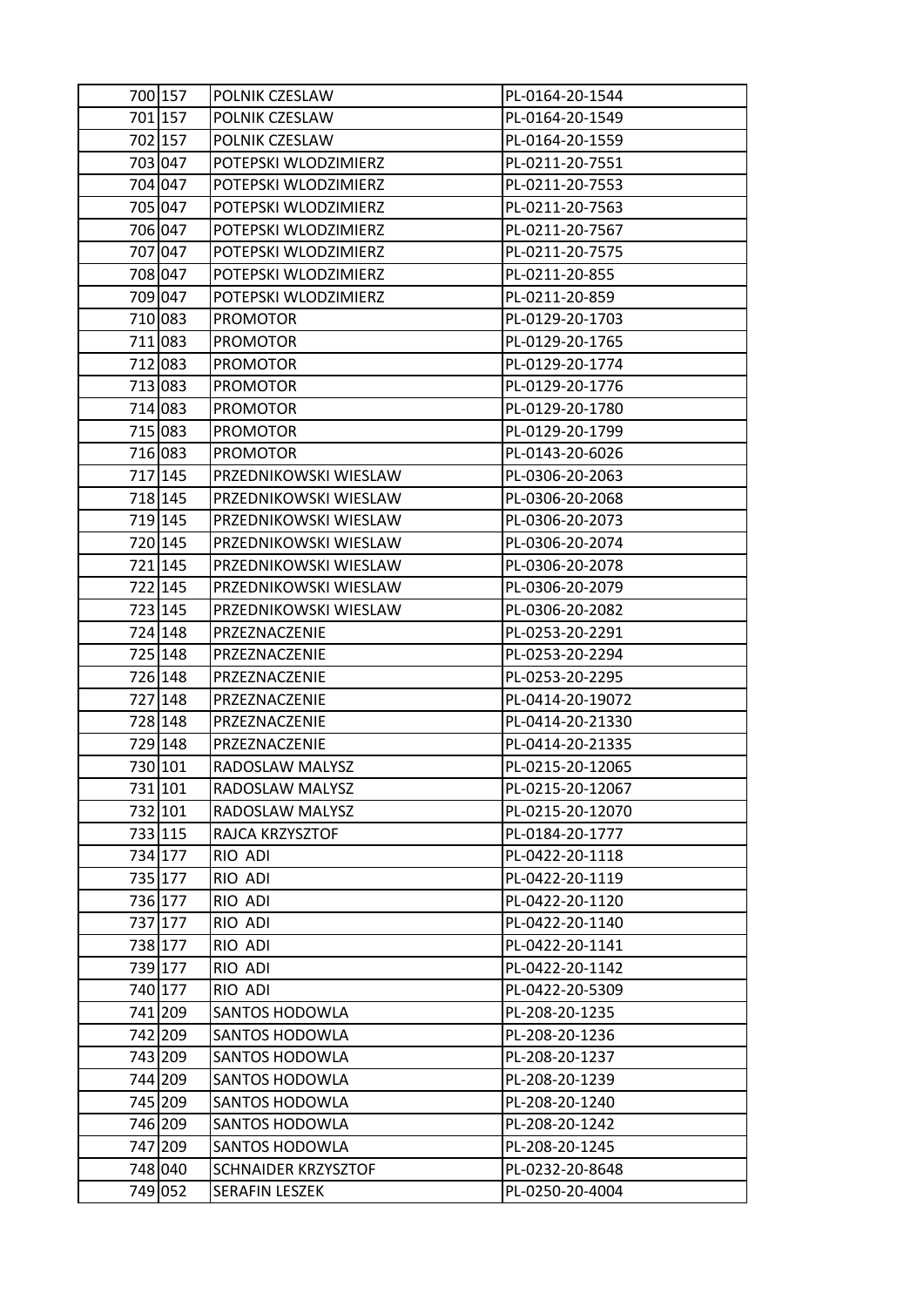| 750 052 | <b>SERAFIN LESZEK</b>       | PL-0250-20-4007 |
|---------|-----------------------------|-----------------|
| 751 052 | <b>SERAFIN LESZEK</b>       | PL-0250-20-4009 |
| 752 052 | SERAFIN LESZEK              | PL-0250-20-4011 |
| 753 052 | SERAFIN LESZEK              | PL-0250-20-4015 |
| 754 052 | <b>SERAFIN LESZEK</b>       | PL-0250-20-4017 |
| 755 052 | SERAFIN LESZEK              | PL-0250-20-4019 |
| 756 050 | SERZYSKO                    | PL-0478-20-2029 |
| 757 050 | SERZYSKO                    | PL-0478-20-2031 |
| 758 050 | SERZYSKO                    | PL-0478-20-2032 |
| 759 050 | SERZYSKO                    | PL-0478-20-2038 |
| 760 050 | SERZYSKO                    | PL-0478-20-2039 |
| 761 050 | SERZYSKO                    | PL-0478-20-2041 |
| 762 050 | SERZYSKO                    | PL-0478-20-2046 |
| 763 048 | SEYKOpol JERZY SERZYSKO     | PL-0478-20-2006 |
| 764 048 | SEYKOpol JERZY SERZYSKO     | PL-0478-20-2007 |
| 765 048 | SEYKOpol JERZY SERZYSKO     | PL-0478-20-2047 |
| 766 048 | SEYKOpol JERZY SERZYSKO     | PL-0478-20-2048 |
| 767 048 | SEYKOpol JERZY SERZYSKO     | PL-0478-20-2049 |
| 768 048 | SEYKOpol JERZY SERZYSKO     | PL-0478-20-2050 |
| 769 048 | SEYKOpol JERZY SERZYSKO     | PL-0478-20-2051 |
| 770 093 | SLAWOMIR BLASZCZAK          | PL-0215-20-2304 |
| 771 093 | SLAWOMIR BLASZCZAK          | PL-0215-20-2305 |
| 772 093 | SLAWOMIR BLASZCZAK          | PL-0215-20-2306 |
| 773 093 | SLAWOMIR BLASZCZAK          | PL-0215-20-2309 |
| 774 093 | SLAWOMIR BLASZCZAK          | PL-0215-20-2310 |
| 775 093 | SLAWOMIR BLASZCZAK          | PL-0215-20-2325 |
| 776 093 | SLAWOMIR BLASZCZAK          | PL-0215-20-2335 |
| 777 108 | <b>SLAWOMIR KLECZAJ</b>     | PL-0180-20-9628 |
| 778 108 | SLAWOMIR KLECZAJ            | PL-0180-20-9629 |
| 779 108 | SLAWOMIR KLECZAJ            | PL-0180-20-9630 |
| 780 108 | <b>SLAWOMIR KLECZAJ</b>     | PL-0180-20-9631 |
| 781 108 | SLAWOMIR KLECZAJ            | PL-0180-20-9638 |
| 782 108 | <b>SLAWOMIR KLECZAJ</b>     | PL-0180-20-9645 |
| 783 108 | <b>SLAWOMIR KLECZAJ</b>     | PL-0180-20-9646 |
| 784 039 | <b>SMYK PIOTR</b>           | PL-0210-20-3787 |
| 785 039 | <b>SMYK PIOTR</b>           | PL-0210-20-3789 |
| 786 039 | <b>SMYK PIOTR</b>           | PL-0210-20-3795 |
| 787 039 | <b>SMYK PIOTR</b>           | PL-0210-20-3797 |
| 788 039 | <b>SMYK PIOTR</b>           | PL-0210-20-3798 |
| 789 039 | <b>SMYK PIOTR</b>           | PL-0210-20-3799 |
| 790 039 | <b>SMYK PIOTR</b>           | PL-0210-20-3800 |
| 791 158 | <b>SMYK PIOTR III</b>       | PL-0497-20-1644 |
| 792 158 | <b>SMYK PIOTR III</b>       | PL-0497-20-1645 |
| 793 158 | <b>SMYK PIOTR III</b>       | PL-0497-20-1647 |
| 794 158 | <b>SMYK PIOTR III</b>       | PL-0497-20-1648 |
| 795 158 | <b>SMYK PIOTR III</b>       | PL-0497-20-1649 |
| 796 038 | <b>SMYK TOMEK (DR. III)</b> | PL-0497-20-1650 |
| 797 038 | <b>SMYK TOMEK (DR. III)</b> | PL-0497-20-1652 |
| 798 038 | <b>SMYK TOMEK (DR. III)</b> | PL-0497-20-1656 |
| 799 038 | SMYK TOMEK (DR. III)        | PL-0497-20-1657 |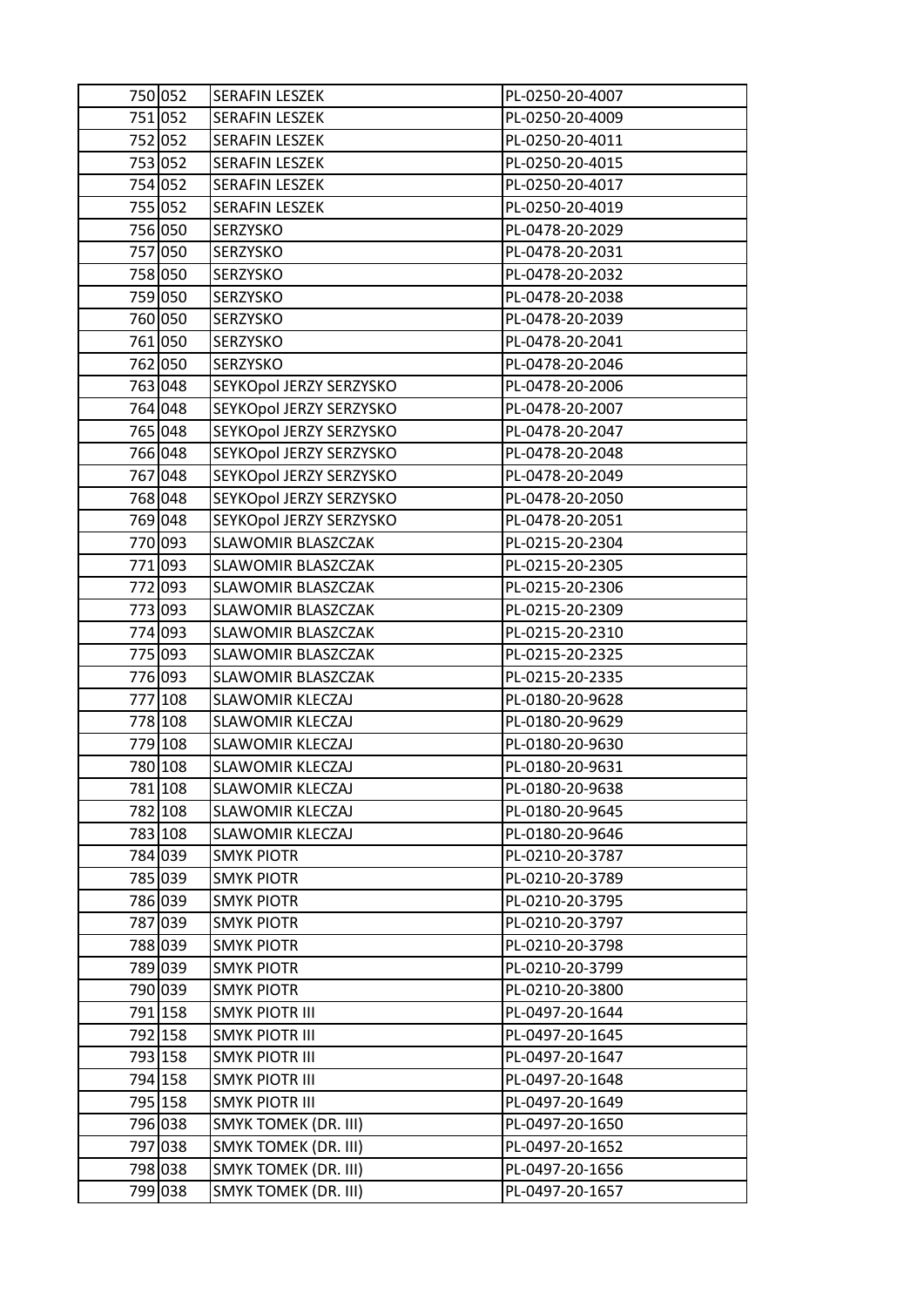| 800 038 | SMYK TOMEK (DR. III)        | PL-0497-20-1658 |
|---------|-----------------------------|-----------------|
| 801 038 | <b>SMYK TOMEK (DR. III)</b> | PL-0497-20-1659 |
| 802 038 | SMYK TOMEK (DR. III)        | PL-0497-20-1662 |
| 803 035 | <b>SMYK TOMEK IV</b>        | PL-0497-20-1664 |
| 804 035 | <b>SMYK TOMEK IV</b>        | PL-0497-20-1668 |
| 805 035 | SMYK TOMEK IV               | PL-0497-20-1670 |
| 806 035 | <b>SMYK TOMEK IV</b>        | PL-0497-20-1674 |
| 807 035 | <b>SMYK TOMEK IV</b>        | PL-0497-20-1675 |
| 808 035 | <b>SMYK TOMEK IV</b>        | PL-0497-20-1676 |
| 809 035 | <b>SMYK TOMEK IV</b>        | PL-0497-20-1679 |
| 810 234 | SOKOLOWSKI JERZY            | PL-0220-20-4262 |
| 811 234 | SOKOLOWSKI JERZY            | PL-0220-20-4266 |
| 812 234 | SOKOLOWSKI JERZY            | PL-0220-20-4269 |
| 813 234 | SOKOLOWSKI JERZY            | PL-0220-20-4284 |
| 814 234 | SOKOLOWSKI JERZY            | PL-0220-20-4285 |
| 815 234 | SOKOLOWSKI JERZY            | PL-0220-20-4287 |
| 816 234 | SOKOLOWSKI JERZY            | PL-0490-20-9095 |
| 817 081 | <b>STANI</b>                | PL-0231-20-7325 |
| 818 081 | <b>STANI</b>                | PL-0231-20-7326 |
| 819 081 | <b>STANI</b>                | PL-0231-20-7331 |
| 820 081 | <b>STANI</b>                | PL-0231-20-7333 |
| 821 081 | <b>STANI</b>                | PL-0231-20-7334 |
| 822 081 | <b>STANI</b>                | PL-0231-20-7342 |
| 823 081 | <b>STANI</b>                | PL-0231-20-7356 |
| 824 081 | <b>STANI</b>                | PL-0231-20-7363 |
| 825 106 | SZAJA MONIKA I PAWEL        | PL-0374-20-7557 |
| 826 106 | SZAJA MONIKA I PAWEL        | PL-0374-20-7559 |
| 827 106 | SZAJA MONIKA I PAWEL        | PL-0374-20-7560 |
| 828 106 | SZAJA MONIKA I PAWEL        | PL-0374-20-7561 |
| 829 106 | SZAJA MONIKA I PAWEL        | PL-0374-20-7562 |
| 830 106 | SZAJA MONIKA I PAWEL        | PL-0374-20-7563 |
| 831 106 | SZAJA MONIKA I PAWEL        | PL-0374-20-7564 |
| 832 236 | SZALENIEC TEAM H.P.A.M.     | PL-0178-20-8001 |
| 833 236 | SZALENIEC TEAM H.P.A.M.     | PL-0178-20-8002 |
| 834 236 | SZALENIEC TEAM H.P.A.M.     | PL-0178-20-8003 |
| 835 236 | SZALENIEC TEAM H.P.A.M.     | PL-0178-20-8004 |
| 836 236 | SZALENIEC TEAM H.P.A.M.     | PL-0178-20-8005 |
| 837 236 | SZALENIEC TEAM H.P.A.M.     | PL-0178-20-8006 |
| 838 236 | SZALENIEC TEAM H.P.A.M.     | PL-0178-20-8009 |
| 839 103 | SZEREGOWIEC DOLOT           | PL-02-20-6903   |
| 840 103 | SZEREGOWIEC DOLOT           | PL-02-20-6907   |
| 841 103 | SZEREGOWIEC DOLOT           | PL-02-20-6913   |
| 842 103 | SZEREGOWIEC DOLOT           | PL-02-20-6915   |
| 843 103 | SZEREGOWIEC DOLOT           | PL-02-20-6917   |
| 844 103 | SZEREGOWIEC DOLOT           | PL-02-20-6920   |
| 845 103 | SZEREGOWIEC DOLOT           | PL-02-20-6922   |
| 846 008 | <b>SZTOBNICKI</b>           | PL-0102-20-9101 |
| 847 008 | <b>SZTOBNICKI</b>           | PL-0102-20-9102 |
| 848 008 | <b>SZTOBNICKI</b>           | PL-0102-20-9105 |
| 849 008 | <b>SZTOBNICKI</b>           | PL-0102-20-9106 |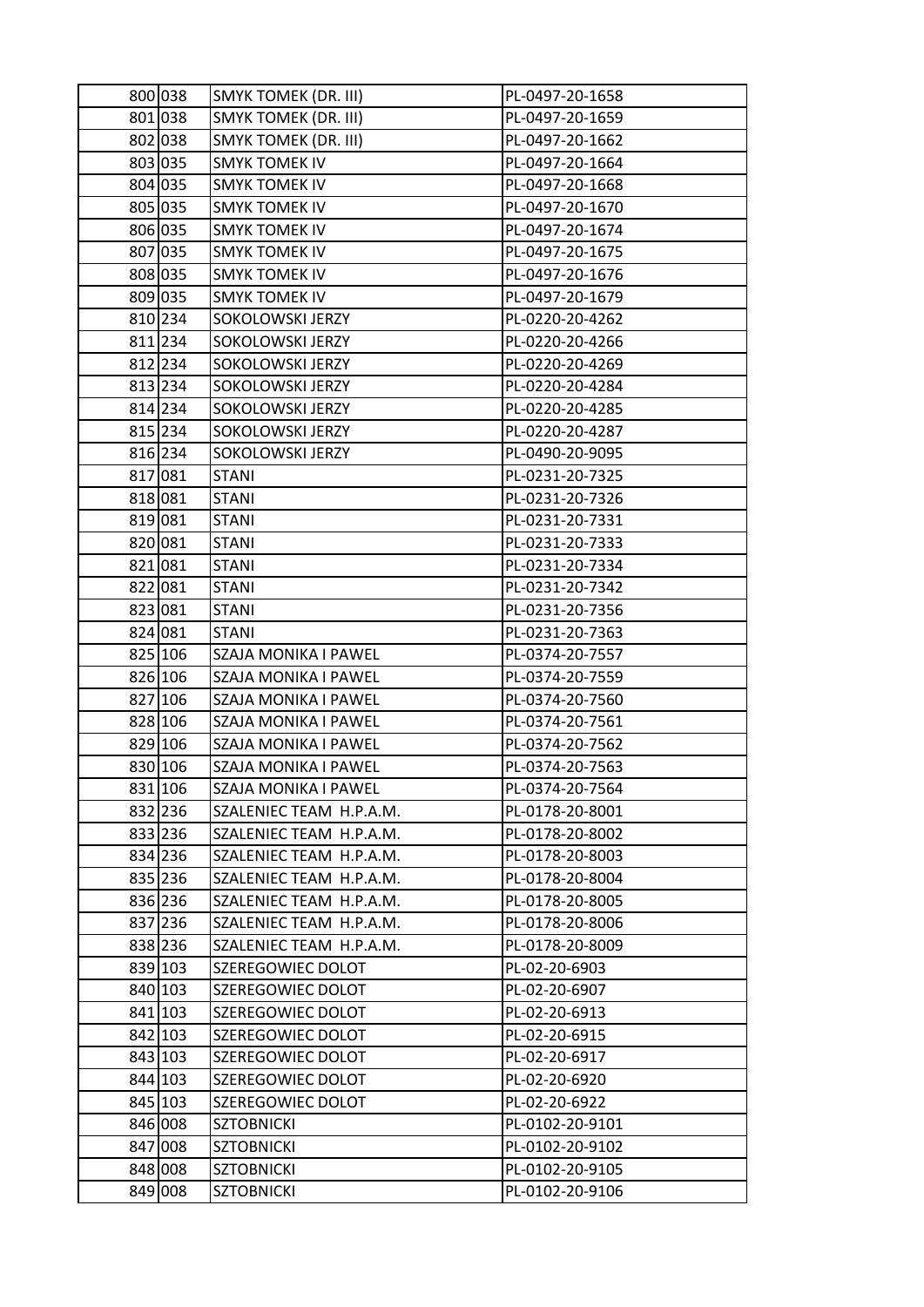| 850 008 | <b>SZTOBNICKI</b>             | PL-0102-20-9107  |
|---------|-------------------------------|------------------|
| 851 008 | <b>SZTOBNICKI</b>             | S-24-20-329      |
| 852 008 | <b>SZTOBNICKI</b>             | S-24-20-330      |
| 853 118 | SZYMKOWIAK MIROSLAW           | PL-0219-20-3157  |
| 854 118 | SZYMKOWIAK MIROSLAW           | PL-0219-20-3159  |
| 855 118 | SZYMKOWIAK MIROSLAW           | PL-0219-20-3167  |
| 856 118 | SZYMKOWIAK MIROSLAW           | PL-0219-20-3169  |
| 857 118 | SZYMKOWIAK MIROSLAW           | PL-0219-20-3171  |
| 858 118 | SZYMKOWIAK MIROSLAW           | PL-0219-20-3172  |
| 859 118 | SZYMKOWIAK MIROSLAW           | PL-0219-20-3173  |
| 860 235 | TALENT QUATRO MATUSKA         | CZ-0334-20-331   |
| 861 235 | TALENT QUATRO MATUSKA         | CZ-0334-20-332   |
| 862 235 | TALENT QUATRO MATUSKA         | CZ-0334-20-333   |
| 863 235 | TALENT QUATRO MATUSKA         | CZ-0334-20-334   |
| 864 235 | TALENT QUATRO MATUSKA         | CZ-0334-20-335   |
| 865 235 | TALENT QUATRO MATUSKA         | CZ-0334-20-339   |
| 866 235 | TALENT QUATRO MATUSKA         | CZ-0334-20-340   |
| 867 155 | TAYA                          | PL-0250-20-4023  |
| 868 155 | TAYA                          | PL-0250-20-4026  |
| 869 155 | <b>TAYA</b>                   | PL-0250-20-4031  |
| 870 155 | TAYA                          | PL-0250-20-4033  |
| 871 155 | <b>TAYA</b>                   | PL-0250-20-4038  |
| 872 155 | TAYA                          | PL-0250-20-4042  |
| 873 155 | TAYA                          | PL-0250-20-4072  |
| 874 213 | <b>TEAM BARKA</b>             | PL-0211-20-8954  |
| 875 213 | TEAM BARKA                    | PL-0211-20-8956  |
| 876 167 | TEAM ESCHKE KOLODYNSKI        | PL-0129-20-1752  |
| 877 167 | TEAM ESCHKE KOLODYNSKI        | PL-0129-20-2722  |
| 878 167 | TEAM ESCHKE KOLODYNSKI        | PL-0129-20-2723  |
| 879 167 | <b>TEAM ESCHKE KOLODYNSKI</b> | PL-0143-20-1748  |
| 880 167 | TEAM ESCHKE KOLODYNSKI        | PL-0143-20-1770  |
| 881 167 | TEAM ESCHKE KOLODYNSKI        | PL-0143-20-6054  |
| 882 167 | TEAM ESCHKE KOLODYNSKI        | PL-0143-20-6055  |
| 883 219 | <b>TEAM NIKOL</b>             | PL-0215-20-6059  |
| 884 219 | <b>TEAM NIKOL</b>             | PL-0215-20-6073  |
| 885 219 | TEAM NIKOL                    | PL-0215-20-6076  |
| 886 219 | <b>TEAM NIKOL</b>             | PL-0215-20-6077  |
| 887 219 | TEAM NIKOL                    | PL-0215-20-6080  |
| 888 219 | <b>TEAM NIKOL</b>             | PL-0215-20-6081  |
| 889 219 | <b>TEAM NIKOL</b>             | PL-0215-20-6082  |
| 890 160 | TEAM STOCHAJ- NIZYNSKI        | PL-0425-20-11823 |
| 891 160 | TEAM STOCHAJ- NIZYNSKI        | PL-0425-20-6537  |
| 892 160 | TEAM STOCHAJ- NIZYNSKI        | PL-0425-20-6538  |
| 893 160 | TEAM STOCHAJ- NIZYNSKI        | PL-0425-20-6539  |
| 894 160 | TEAM STOCHAJ- NIZYNSKI        | PL-0425-20-6631  |
| 895 160 | TEAM STOCHAJ- NIZYNSKI        | PL-0425-20-6641  |
| 896 160 | TEAM STOCHAJ- NIZYNSKI        | PL-0425-20-6650  |
| 897 016 | TIM-MODLISZEWICE              | CZ-0137-20-3863  |
| 898 016 | TIM-MODLISZEWICE              | CZ-0137-20-3865  |
| 899 016 | TIM-MODLISZEWICE              | CZ-0137-20-3898  |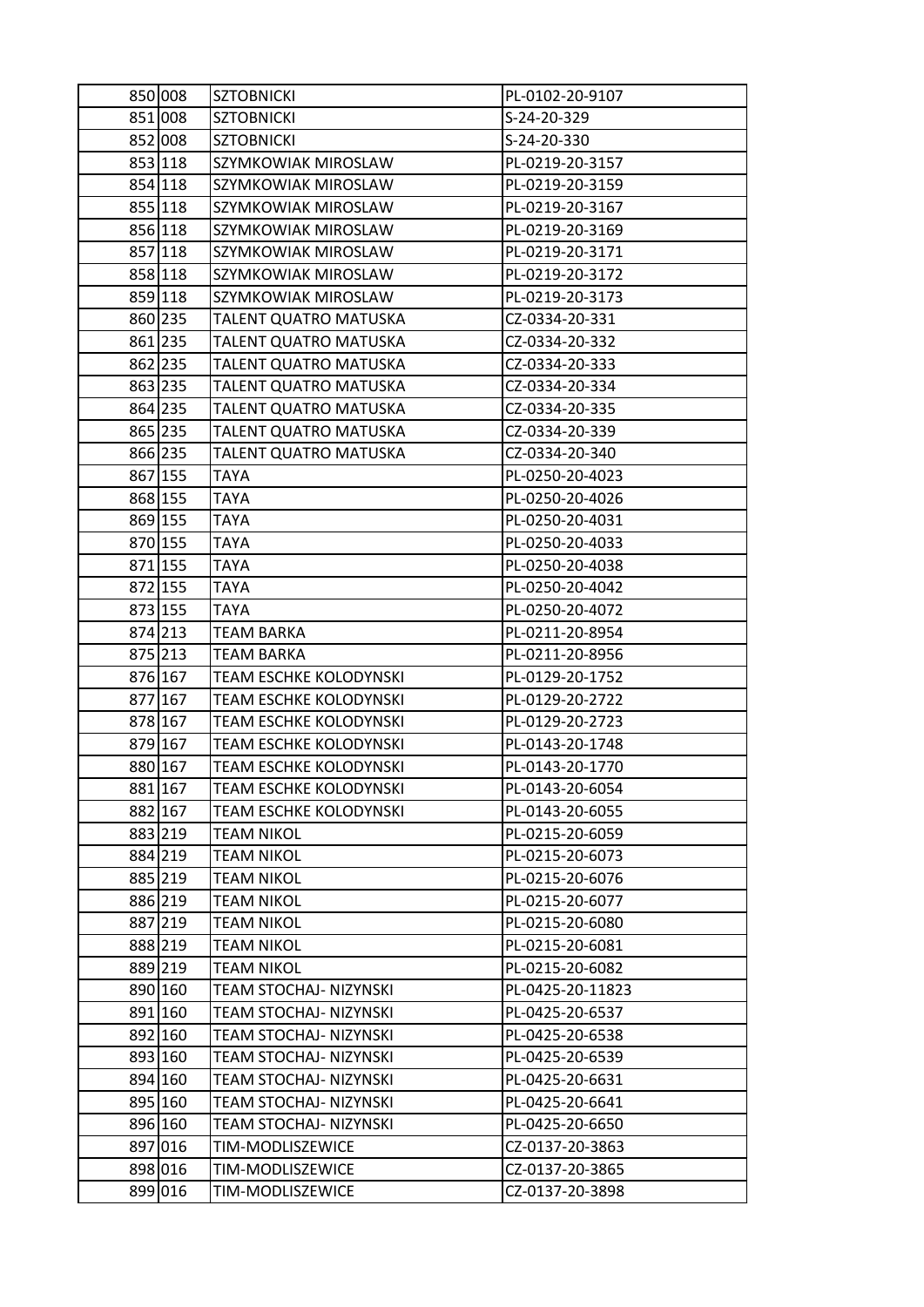| 900 016 | TIM-MODLISZEWICE      | PL-047-20-4022   |
|---------|-----------------------|------------------|
| 901 016 | TIM-MODLISZEWICE      | PL-047-20-4080   |
| 902 016 | TIM-MODLISZEWICE      | PL-047-20-4090   |
| 903 016 | TIM-MODLISZEWICE      | PL-047-20-9704   |
| 904 113 | <b>TOMASZ GMINSKI</b> | PL-0327-20-887   |
| 905 113 | <b>TOMASZ GMINSKI</b> | PL-0327-20-906   |
| 906 113 | <b>TOMASZ GMINSKI</b> | PL-0327-20-908   |
| 907 113 | TOMASZ GMINSKI        | PL-0327-20-909   |
| 908 113 | <b>TOMASZ GMINSKI</b> | PL-0327-20-916   |
| 909 113 | <b>TOMASZ GMINSKI</b> | PL-0476-20-6601  |
| 910 113 | <b>TOMASZ GMINSKI</b> | PL-0476-20-6607  |
| 911 105 | <b>TOMASZ GOZDUR</b>  | PL-0185-20-6023  |
| 912 105 | <b>TOMASZ GOZDUR</b>  | PL-0185-20-6048  |
| 913 105 | <b>TOMASZ GOZDUR</b>  | PL-0185-20-6078  |
| 914 105 | <b>TOMASZ GOZDUR</b>  | PL-0185-20-6079  |
| 915 105 | <b>TOMASZ GOZDUR</b>  | PL-0185-20-6081  |
| 916 105 | <b>TOMASZ GOZDUR</b>  | PL-0185-20-6082  |
| 917 105 | <b>TOMASZ GOZDUR</b>  | PL-0185-20-6088  |
| 918 196 | <b>TOMASZ KUBIK</b>   | PL-0248-20-10513 |
| 919 196 | <b>TOMASZ KUBIK</b>   | PL-0248-20-10514 |
| 920 037 | TOMASZ SMYK (DR. II)  | PL-0497-20-1651  |
| 921 037 | TOMASZ SMYK (DR. II)  | PL-0497-20-1653  |
| 922 037 | TOMASZ SMYK (DR. II)  | PL-0497-20-1654  |
| 923 037 | TOMASZ SMYK (DR. II)  | PL-0497-20-1660  |
| 924 037 | TOMASZ SMYK (DR. II)  | PL-0497-20-1661  |
| 925 037 | TOMASZ SMYK (DR. II)  | PL-0497-20-1669  |
| 926 037 | TOMASZ SMYK (DR. II)  | PL-0497-20-1999  |
| 927 087 | TOMASZ SZYMON         | PL-0144-20-4557  |
| 928 087 | TOMASZ SZYMON         | PL-0144-20-4560  |
| 929 087 | <b>TOMASZ SZYMON</b>  | PL-0144-20-4562  |
| 930 087 | TOMASZ SZYMON         | PL-0144-20-4563  |
| 931 087 | <b>TOMASZ SZYMON</b>  | PL-0144-20-4564  |
| 932 087 | TOMASZ SZYMON         | PL-0330-20-10808 |
| 933 087 | <b>TOMASZ SZYMON</b>  | PL-0330-20-10809 |
| 934 193 | TOMASZ ZAJAC          | PL-0215-20-10904 |
| 935 193 | TOMASZ ZAJAC          | PL-0215-20-10922 |
| 936 193 | <b>TOMASZ ZAJAC</b>   | PL-0215-20-10924 |
| 937 193 | <b>TOMASZ ZAJAC</b>   | PL-0215-20-10940 |
| 938 193 | <b>TOMASZ ZAJAC</b>   | PL-0215-20-10943 |
| 939 193 | <b>TOMASZ ZAJAC</b>   | PL-0215-20-10956 |
| 940 193 | TOMASZ ZAJAC          | PL-0215-20-10968 |
| 941 043 | <b>TORZ SLAWOMIR</b>  | PL-0140-20-5056  |
| 942 043 | TORZ SLAWOMIR         | PL-0140-20-5066  |
| 943 043 | <b>TORZ SLAWOMIR</b>  | PL-0140-20-5067  |
| 944 043 | <b>TORZ SLAWOMIR</b>  | PL-0140-20-5075  |
| 945 043 | TORZ SLAWOMIR         | PL-0140-20-5085  |
| 946 043 | <b>TORZ SLAWOMIR</b>  | PL-0140-20-5090  |
| 947 043 | TORZ SLAWOMIR         | PL-0140-20-5091  |
| 948 225 | TRYBULSKI KRYSTIAN    | PL-039-20-8431   |
| 949 225 | TRYBULSKI KRYSTIAN    | PL-039-20-8433   |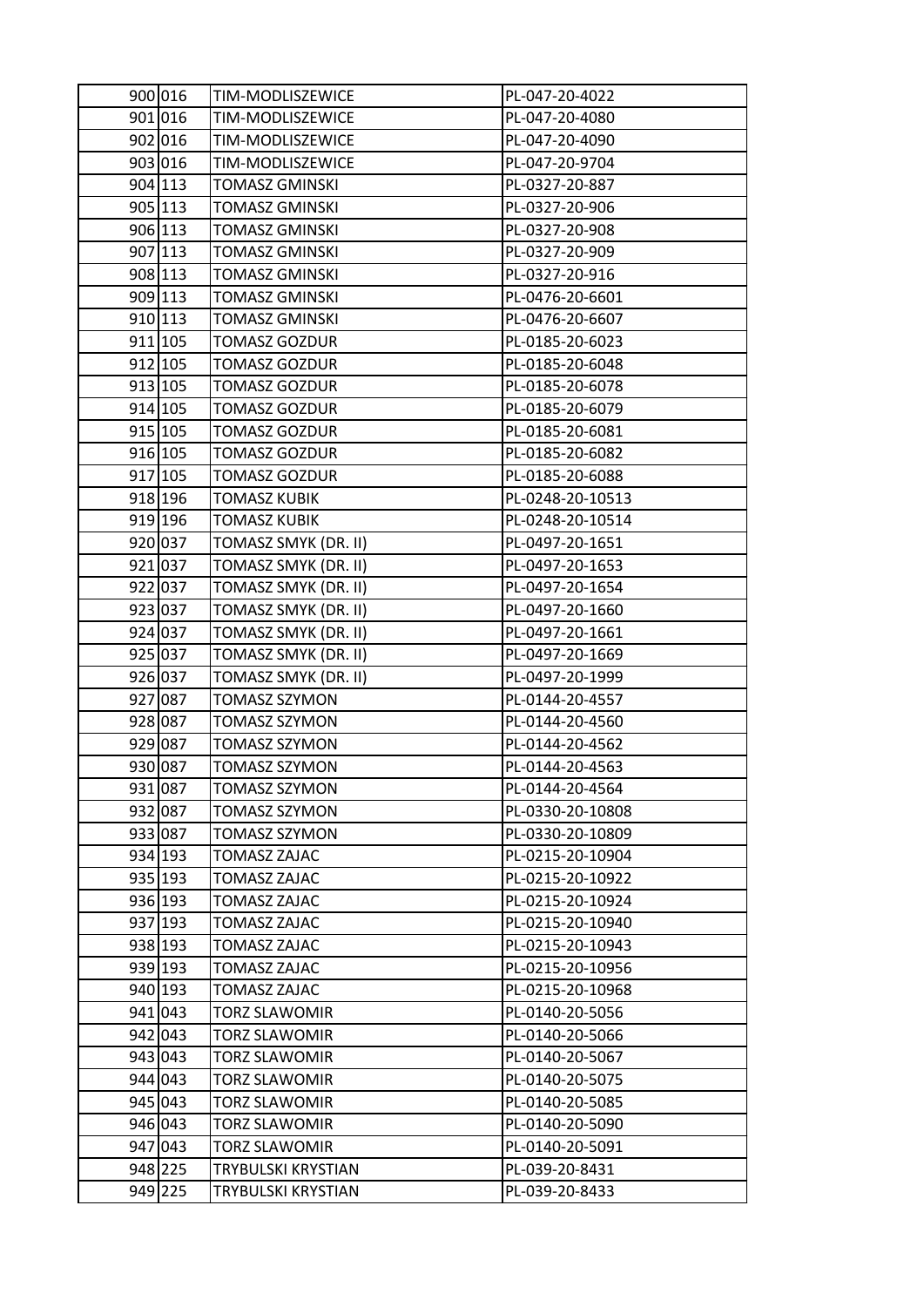| 950 171 |                                                  |                                    |
|---------|--------------------------------------------------|------------------------------------|
| 951 171 | VAN VET J. RAK- K. BYC<br>VAN VET J. RAK- K. BYC | PL-01-20-141<br>PL-01-20-147       |
| 952 171 |                                                  |                                    |
| 953 171 | VAN VET J. RAK- K. BYC<br>VAN VET J. RAK- K. BYC | PL-01-20-149<br>PL-01-20-150       |
| 954 171 |                                                  |                                    |
| 955 171 | VAN VET J. RAK- K. BYC<br>VAN VET J. RAK- K. BYC | PL-01-20-160<br>PL-01-20-166       |
| 956 171 | VAN VET J. RAK- K. BYC                           | PL-01-20-170                       |
| 957 188 |                                                  |                                    |
| 958 188 | WACLAW SWATOWSKI<br>WACLAW SWATOWSKI             | PL-0208-20-6215<br>PL-0208-20-6216 |
| 959 188 | WACLAW SWATOWSKI                                 | PL-0208-20-6217                    |
| 960 188 | WACLAW SWATOWSKI                                 | PL-0208-20-6218                    |
| 961 188 | WACLAW SWATOWSKI                                 | PL-0208-20-6219                    |
| 962 188 | WACLAW SWATOWSKI                                 | PL-0208-20-6220                    |
| 963 032 | WAJSZCZUK RYSZARD                                | PL-0215-20-11693                   |
| 964 032 | WAJSZCZUK RYSZARD                                | PL-0215-20-11694                   |
| 965 032 | WAJSZCZUK RYSZARD                                | PL-0215-20-11696                   |
| 966 032 | WAJSZCZUK RYSZARD                                | PL-0215-20-11697                   |
| 967 032 | WAJSZCZUK RYSZARD                                | PL-0215-20-11698                   |
| 968 032 | WAJSZCZUK RYSZARD                                | PL-0215-20-11699                   |
| 969 032 | WAJSZCZUK RYSZARD                                | PL-0215-20-11700                   |
| 970 110 | WALDEK MAJEWSKI                                  | PL-0180-20-5513                    |
| 971 110 | WALDEK MAJEWSKI                                  | PL-0180-20-5517                    |
| 972 110 | WALDEK MAJEWSKI                                  | PL-0180-20-5593                    |
| 973 110 | WALDEK MAJEWSKI                                  | PL-0180-20-6603                    |
| 974 110 | <b>WALDEK MAJEWSKI</b>                           | PL-0180-20-6605                    |
| 975 110 | WALDEK MAJEWSKI                                  | PL-0180-20-6606                    |
| 976 110 | WALDEK MAJEWSKI                                  | PL-0180-20-6608                    |
| 977 104 | WALDEMAR BELKOT                                  | PL-0215-20-12165                   |
| 978 104 | WALDEMAR BELKOT                                  | PL-0215-20-12195                   |
| 979 203 | WALDEMAR WROBEL                                  | PL-0498-20-5153                    |
| 980 203 | WALDEMAR WROBEL                                  | PL-0498-20-5154                    |
| 981 203 | <b>WALDEMAR WROBEL</b>                           | PL-0498-20-5155                    |
| 982 203 | WALDEMAR WROBEL                                  | PL-0498-20-5159                    |
| 983 203 | WALDEMAR WROBEL                                  | PL-0498-20-5164                    |
| 984 203 | <b>WALDEMAR WROBEL</b>                           | PL-0498-20-5165                    |
| 985 203 | WALDEMAR WROBEL                                  | PL-0498-20-5166                    |
| 986 054 | WEBER ADAM I HENRYK                              | PL-0248-20-607                     |
| 987 054 | WEBER ADAM I HENRYK                              | PL-0248-20-608                     |
| 988 054 | WEBER ADAM I HENRYK                              | PL-0248-20-610                     |
| 989 054 | <b>WEBER ADAM I HENRYK</b>                       | PL-0248-20-611                     |
| 990 054 | WEBER ADAM I HENRYK                              | PL-0248-20-612                     |
| 991 054 | WEBER ADAM I HENRYK                              | PL-0248-20-617                     |
| 992 054 | WEBER ADAM I HENRYK                              | PL-0248-20-620                     |
| 993 224 | WEGRZECKI TEAM                                   | PL-0180-20-6184                    |
| 994 224 | <b>WEGRZECKI TEAM</b>                            | PL-0180-20-6185                    |
| 995 224 | WEGRZECKI TEAM                                   | PL-0180-20-6188                    |
| 996 224 | <b>WEGRZECKI TEAM</b>                            | PL-0180-20-6190                    |
| 997 224 | WEGRZECKI TEAM                                   | PL-0180-20-6191                    |
| 998 224 | WEGRZECKI TEAM                                   | PL-0180-20-6196                    |
| 999 224 | WEGRZECKI TEAM                                   | PL-0180-20-6198                    |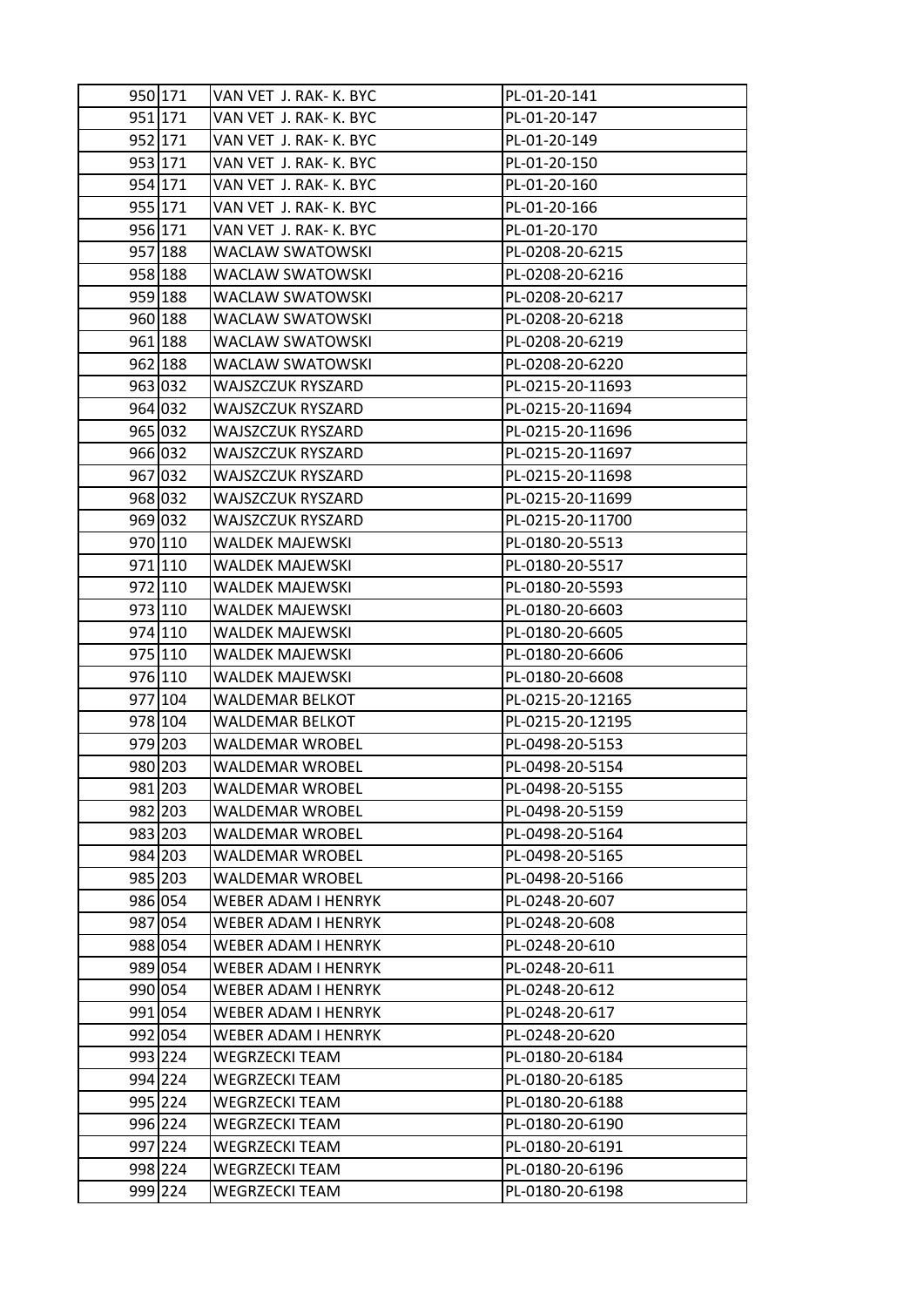| 1000 041 | WG MAZURY                    | BE--20-2057621   |
|----------|------------------------------|------------------|
| 1001 041 | WG MAZURY                    | BE--20-2108445   |
| 1002 041 | WG MAZURY                    | BE--20-2108452   |
| 1003 041 | WG MAZURY                    | BE--20-2108459   |
| 1004 041 | WG MAZURY                    | PL-013-20-7464   |
| 1005 041 | WG MAZURY                    | PL-013-20-7465   |
| 1006 173 | WIESLAW CALUJ                | PL-0214-20-18821 |
| 1007 173 | WIESLAW CALUJ                | PL-0214-20-18829 |
| 1008 173 | <b>WIESLAW CALUJ</b>         | PL-0214-20-18841 |
| 1009 173 | <b>WIESLAW CALUJ</b>         | PL-0214-20-18844 |
| 1010 173 | WIESLAW CALUJ                | PL-0214-20-18845 |
| 1011 173 | <b>WIESLAW CALUJ</b>         | PL-0214-20-18846 |
| 1012 173 | WIESLAW CALUJ                | PL-0214-20-18850 |
| 1013 027 | WIESLAW WEDZINA              | PL-0215-20-10309 |
| 1014 027 | WIESLAW WEDZINA              | PL-0215-20-10317 |
| 1015 027 | WIESLAW WEDZINA              | PL-0215-20-10356 |
| 1016 027 | WIESLAW WEDZINA              | PL-0215-20-10369 |
| 1017 238 | Z.MITREGA-R.SZEFS-M.SOBIERAJ | PL-0176-20-947   |
| 1018 238 | Z.MITREGA-R.SZEFS-M.SOBIERAJ | PL-0176-20-948   |
| 1019 238 | Z.MITREGA-R.SZEFS-M.SOBIERAJ | PL-0176-20-952   |
| 1020 238 | Z.MITREGA-R.SZEFS-M.SOBIERAJ | PL-0176-20-953   |
| 1021 114 | ZAJAC SZYMANSKI              | PL-0208-20-5056  |
| 1022 114 | ZAJAC SZYMANSKI              | PL-0208-20-8927  |
| 1023 114 | ZAJAC SZYMANSKI              | PL-0208-20-8931  |
| 1024 114 | ZAJAC SZYMANSKI              | PL-0208-20-8932  |
| 1025 114 | ZAJAC SZYMANSKI              | PL-0208-20-8938  |
| 1026 114 | ZAJAC SZYMANSKI              | PL-0208-20-8943  |
| 1027 114 | ZAJAC SZYMANSKI              | PL-0208-20-8944  |
| 1028 135 | ZAWADA ANDRZEJ               | PL-01-20-2201    |
| 1029 135 | ZAWADA ANDRZEJ               | PL-01-20-2202    |
| 1030 135 | ZAWADA ANDRZEJ               | PL-01-20-2372    |
| 1031 135 | ZAWADA ANDRZEJ               | PL-01-20-2392    |
| 1032 135 | ZAWADA ANDRZEJ               | PL-01-20-2393    |
| 1033 135 | ZAWADA ANDRZEJ               | PL-01-20-2395    |
| 1034 135 | ZAWADA ANDRZEJ               | PL-01-20-2397    |
| 1035 075 | ZAWISLAK ADAM                | PL-0215-20-2234  |
| 1036 075 | ZAWISLAK ADAM                | PL-0215-20-2235  |
| 1037 075 | ZAWISLAK ADAM                | PL-0215-20-2240  |
| 1038 075 | ZAWISLAK ADAM                | PL-0215-20-2248  |
| 1039 075 | ZAWISLAK ADAM                | PL-0215-20-2251  |
| 1040 075 | ZAWISLAK ADAM                | PL-0215-20-2255  |
| 1041 075 | ZAWISLAK ADAM                | PL-0215-20-2259  |
| 1042 178 | <b>ZBIGNIEW SKARZYCKI</b>    | PL-0211-20-12353 |
| 1043 178 | <b>ZBIGNIEW SKARZYCKI</b>    | PL-0211-20-12354 |
| 1044 178 | <b>ZBIGNIEW SKARZYCKI</b>    | PL-0211-20-12355 |
| 1045 178 | <b>ZBIGNIEW SKARZYCKI</b>    | PL-0211-20-12356 |
| 1046 178 | ZBIGNIEW SKARZYCKI           | PL-0211-20-12357 |
| 1047 178 | <b>ZBIGNIEW SKARZYCKI</b>    | PL-0211-20-12358 |
| 1048 178 | <b>ZBIGNIEW SKARZYCKI</b>    | PL-0211-20-12366 |
| 1049 183 | ZBIGNIEW WOLANIN             | PL-0248-20-4614  |